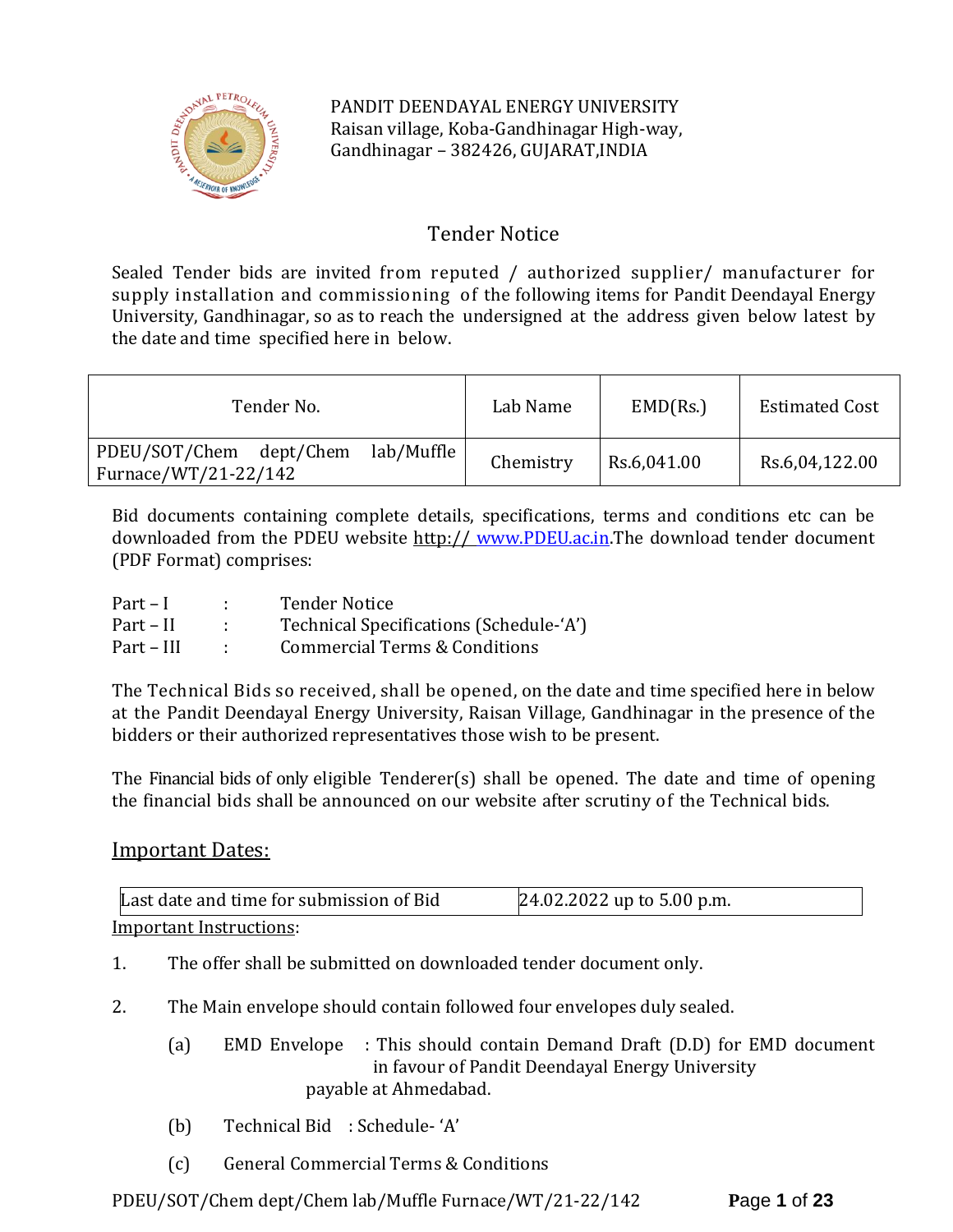(d) Price Bid : (Schedule 'B') should contain only Price Bid.

All the four envelopes should be super scribed with tender No., date of opening and Name of the bidder.

- 3. Offer without EMD is liable to be rejected forthwith.
- 4. The Tender, duly completed, should be sent by RPAD or Speed Post or Courier Service (Hand Delivery is not acceptable) so as to reach latest by the date and time specified here in above. Tender received after the due date and time shall be rejected irrespective of delay due to postal service or any other reasons.
- 5. Any technical query, information clarification pertaining to this tender may be referred to Dr. Rama gaur (Email: rama.gaur@sot.pdpu.ac.in) OR [purchase@pdpu.ac.in](mailto:purchase@pdpu.ac.in)

PDEU reserves right to reject any OR all tenders without assigning any reason.

Sd/-

Registrar Pandit Deendayal Energy University Raisan village, Koba-Gandhinagar High-way, Gandhinagar – 382426, GUJARAT,INDIA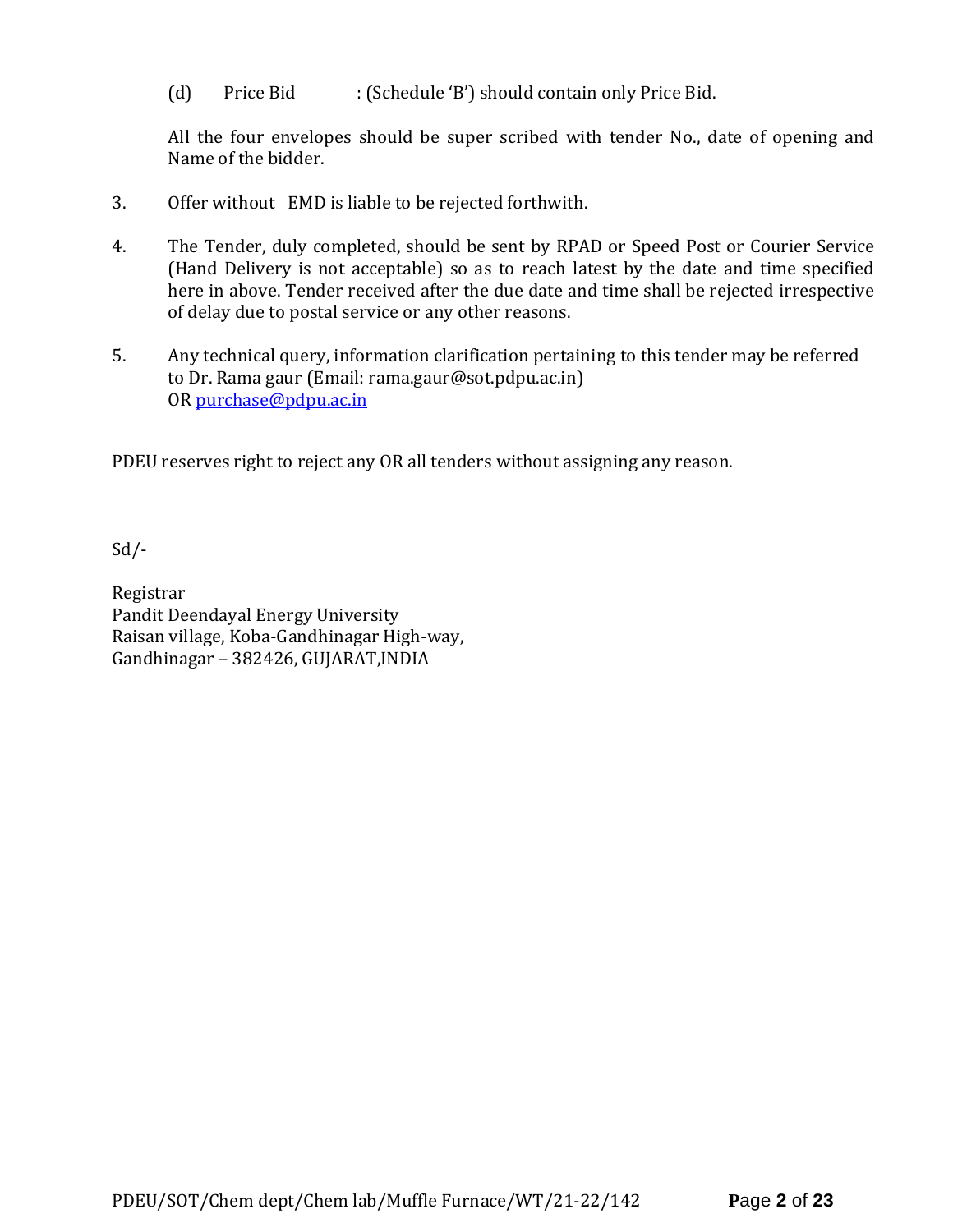# PART-II

# SCHEDULE-'A'

# DETAILS TECHNICAL SPECIFICATION FOR MUFFLE FURNACE

| <b>NAME OF THE</b><br><b>EQUIPMENT</b> | <b>SPECIFICATION</b>                                                                                                                                                                                                                                                                                                                                                                                                                                                                                                                                                                                                                                                                                                   |    |
|----------------------------------------|------------------------------------------------------------------------------------------------------------------------------------------------------------------------------------------------------------------------------------------------------------------------------------------------------------------------------------------------------------------------------------------------------------------------------------------------------------------------------------------------------------------------------------------------------------------------------------------------------------------------------------------------------------------------------------------------------------------------|----|
| MUFFLE FURNACE                         | MAKE/MODEL: NABERTHERM LABORATORY MUFFLE<br>٠<br>FURNACE MODEL LT 9/14 (FLAP DOOR)<br>CHAMBER VOLUME: ALTEAST 9 LITRES<br>$\bullet$<br>INNER DIMENSIONS: 250 X 250 X 170 MM (WXDXH)<br>$\bullet$<br>MAXIMUM TEMPERATURE: 1400°C<br>$\bullet$<br>CONT. OPERATION TEMP.: 1350°C<br>$\bullet$<br>MINUTES TO T-MAX: 50 MINUTES<br>$\bullet$<br><b>HEATING CAPACITY: 3.5 KW</b><br>$\bullet$<br>VOLTAGE : 220 V AC / 50 HZ / 1 PHASE<br>$\bullet$<br>OUTER DIMENSIONS: 530 X 525 X 630+350 MM (WXDXH)<br>$\bullet$<br>PROGRAM ENTRY IN STEPS OF 10C OR IN MIN<br>$\bullet$<br>PID CONTROLLER WITH COLOUR TOUCH SCREEN GRAPHIC<br>$\bullet$<br><b>LCD DISPLAY</b><br>PROVISION OF INERT GASES SUPPLY (OPTIONAL)<br>$\bullet$ | 01 |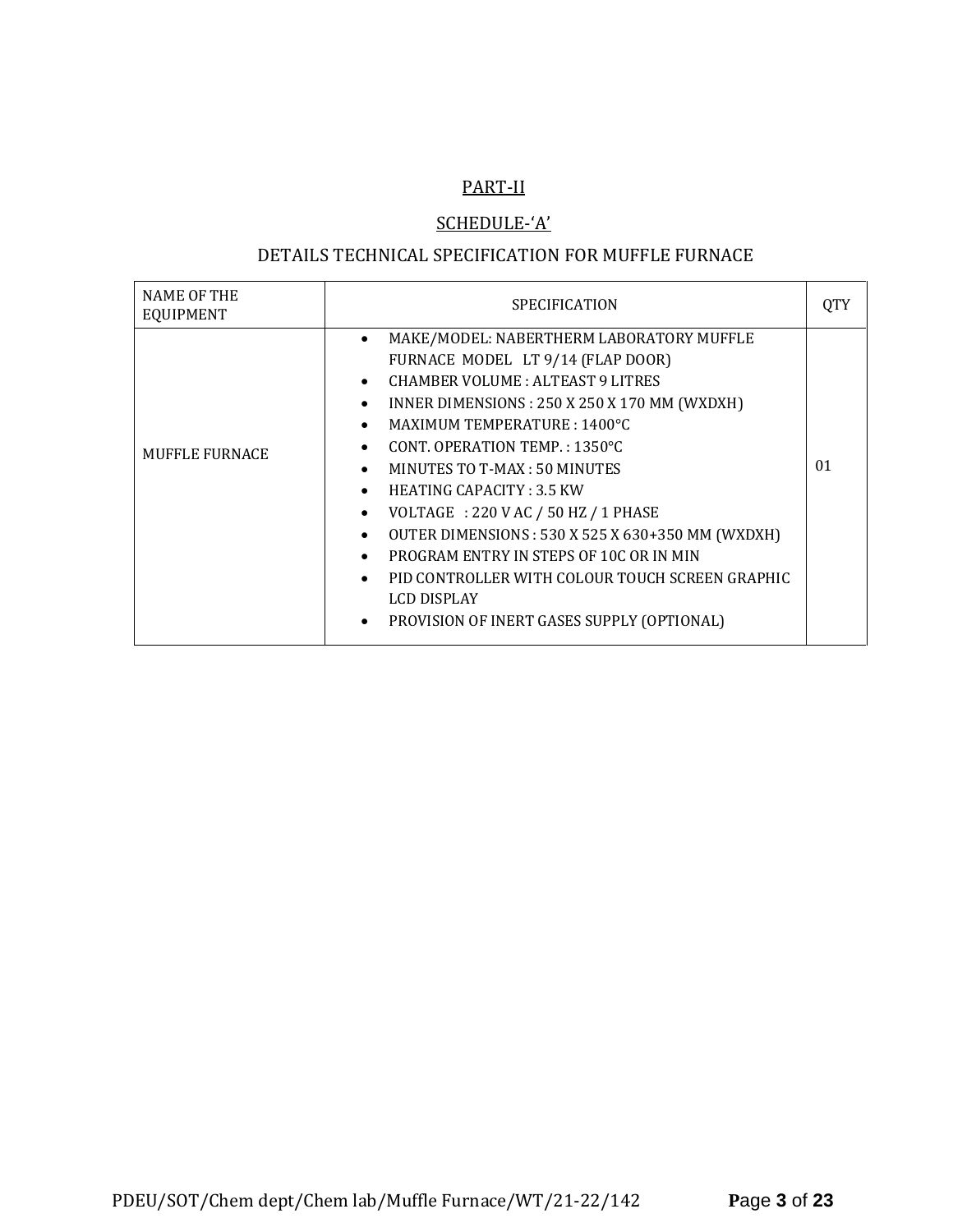#### PART-III

#### GENERAL COMMERCIAL TERMS AND CONDITIONS

#### DEFINATIONS:

- Tenderer/Supplier/Bidder: These terms are synonym and mean the firm who intends or who has submitted offer in response to this tender.
- Tender / Bid Document: means this tender document.
- PDEU: Pandit Deendayal Energy University having it office at Raisan Village, Gandhinagar-382426 and includes it's successors and assignee.
- 11. The tenderer should thoroughly read all the clauses of the tender document before submitting the duly filled in Tender.

Tenderer shall place the following ANNEXURES as FIRST EIGHT pages of their Technical Bid in the following sequence.

| <b>FIRST PAGE</b>   | <b>ANNEXURE-1</b>   |
|---------------------|---------------------|
| <b>SECOND PAGE</b>  | <b>ANNEXURE - 2</b> |
| THIRD PAGE          | <b>ANNEXURE - 3</b> |
| <b>FOURTH PAGE</b>  | <b>ANNEXURE - 4</b> |
| <b>FIFTH PAGE</b>   | <b>ANNEXURE - 5</b> |
| <b>SIXTH PAGE</b>   | <b>ANNEXURE - 6</b> |
| <b>SEVENTH PAGE</b> | <b>ANNEXURE - 7</b> |
| EIGHTH PAGE         | <b>ANNEXURE - 8</b> |

2 SUBMISSION OF BID DOCUMENT:

PDEU follows two bid systems. Tenderer shall submit two separate bids viz.

- a) Techno Commercial Bid (Technical Bid) and
- b) Price Bid as under.
	- (a) Technical Bid: This shall be in sealed envelope. It shall be super scribed

| Technical Bid: Tender No. | Name of Bidder: |  |
|---------------------------|-----------------|--|
|                           |                 |  |

It shall contain the following

(i) Eight pages as mentioned in condition 1 above and

TENDERERS SHOULD FURNISH THE FOLLOWING DETAILS:

[1] Technical Specifications(Part-II) and General Term & Conditions(Part –III) of Tender Document Duly Sign on each page by Authorized Signatory as token of his acceptance.

[2] Firms balance sheet of last three years

[3] Consent letter from their principals to manufacture such items.

[4] List of customers

- (ii) All the information and supporting documents for (i) above
- (iii) Details, Documents, Literature, certificates etc. for the equipment / Material offered.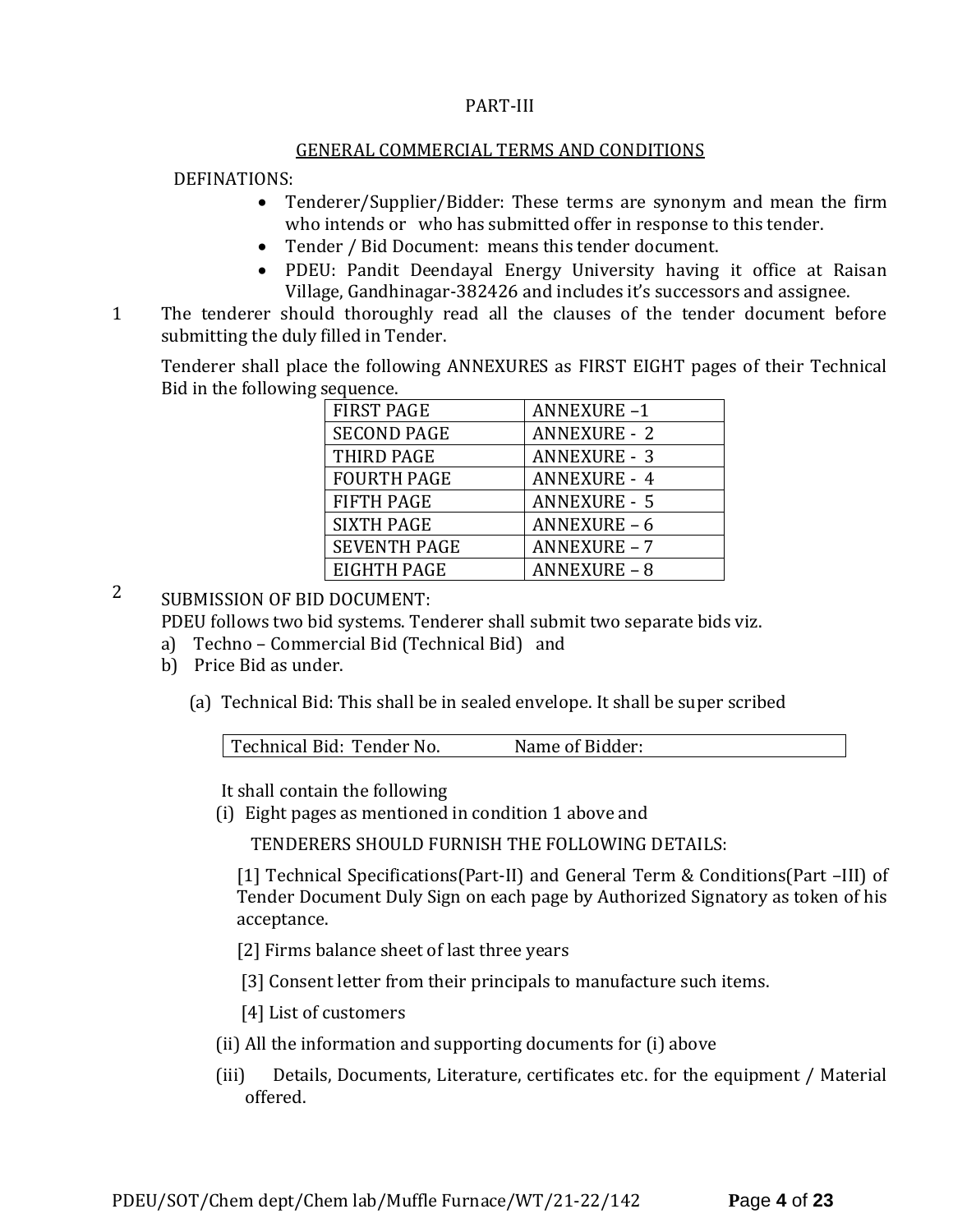(b) Price Bid: This shall be in sealed envelope.

It shall contain offer price in the form specified in the tender document as Schedule- 'B'. The Printed Price list or price in different format will render the offer liable for rejection. It shall be super –scribed as:

Price Bid: Tender No.: Name of Bidder:

c) EMD Envelope: This envelop shall contain the following:

Demand draft or Bank Guarantee, as the case may be, for EMD supporting document, as mentioned hereof, if bidder seeks exemption in EMD It shall be super – scribed as :

| EMD Envelop: | Tender No.: | Name of Bidder: |
|--------------|-------------|-----------------|
|              |             |                 |

d) Main Envelope: This envelope shall contain envelop of Technical bid, envelop of EMD and Price Bid. It shall be super – scribed as :

| Main Envelop: | Tender No.: | Name of Bidder: |
|---------------|-------------|-----------------|
|---------------|-------------|-----------------|

The entire bid document (Main envelope mentioned above) should be submitted so as to reach this office not later than 02.00 P.M. on due Date as specified in the tender notice through RPAD / Speed post or Courier only

Incomplete bids and amendments and additions to bids after opening of the bids will be ignored out rightly.

The technical scrutiny committee of PDEU shall evaluate the techno-commercial view of the tender. PDEU reserves the right to open or not to open the price bid of the bidders on the basis of their past performance of their supplied materials.

The price bid of those who are techno-commercially qualified shall only be opened.

# 3 PRICE EVALUATION:

No price preference shall be given on any account. All tenders will be evaluated on firm price end-cost basis; The parties however shall give the detailed break-up of the end cost. If PDEU feels that there is lack of serious competition or for any other reasons, PDEU may negotiate with the L-1 party. PDEU's decision to accept any or all tenders shall be final and binding on all the parties. However, the DG of PDEU or the Authorized committee at its sole discretion reserves the right to negotiate with other tenderer in case the technical specification of some or all products are found to be superior.

4 EARNEST MONEY DEPOSIT: (E.M.D.)

E.M.D. is payable @1% of the value of the items offered. The EMD is payable by Demand Draft, of any Nationalized Banks, drawn in favor of the PANDIT DEENDAYAL ENERGY UNIVERSITY, payable at Ahmedabad. If the amount of EMD is more than Rs. 25000/- the same can be paid by an irrecoverable Bank Guarantee from any nationalized Bank in a standard format prescribed by PDEU (Format given in this tender document).

# 5 DELAYED AND LATE TENDERS:

No Tender shall be accepted / opened in any case which are received after due date and time of the receipt of tender irrespective of delay due to postal services or any other reasons and PDEU shall not assume any responsibility for late receipt of tender. Any correspondence in this matter will not be entertained.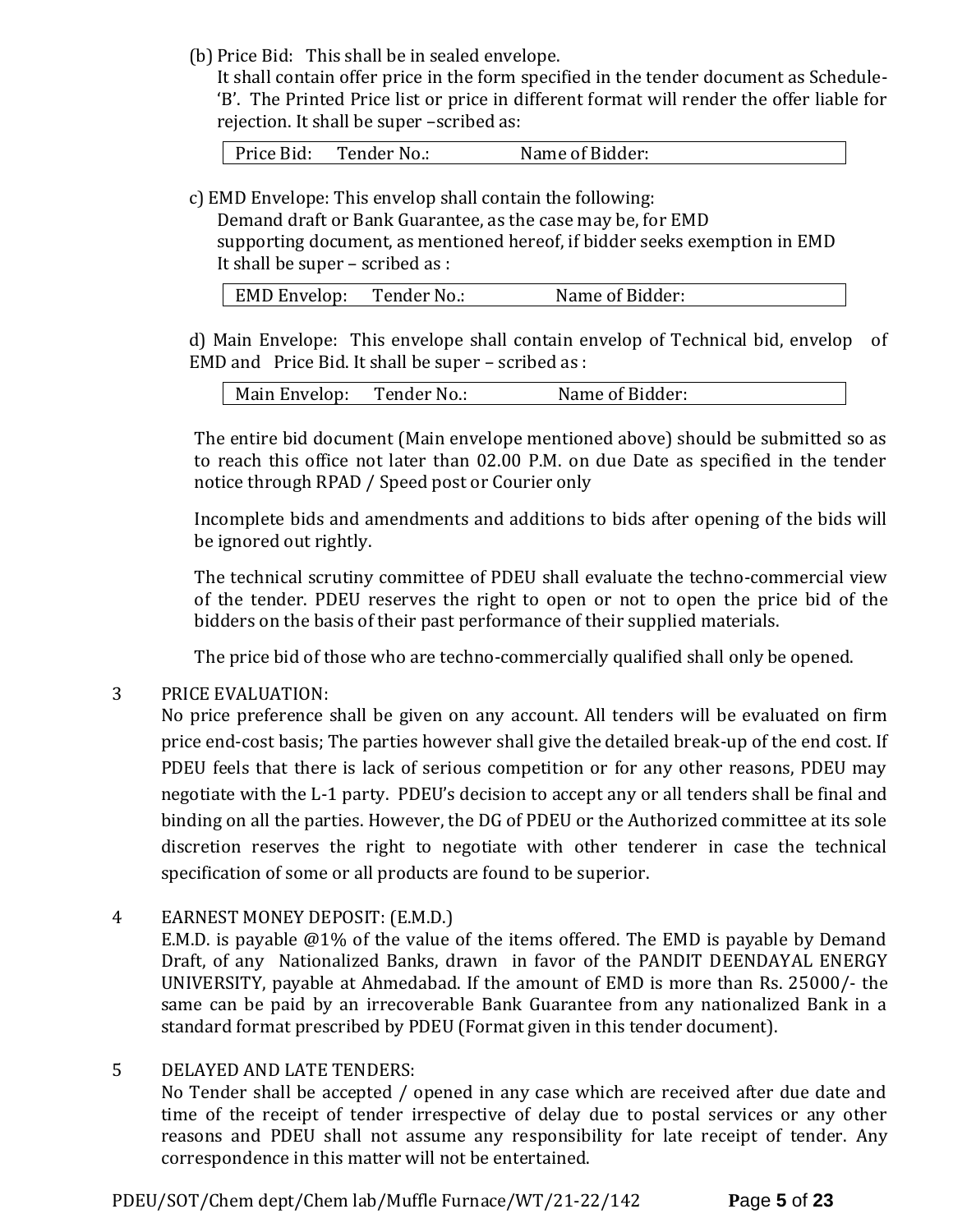# 6 PRICES:

The details of the price shall be given in Price Bid (Schedule-B) only and nowhere else. Prices quoted shall be FIRM and on F.O.R. Destination basis (i.e. PDEU,Gandhinagar). However, the Tenderer should indicate in the Price Bid, the break-up of Unit F.O.R. Destination Prices with break-up of Unit Ex-works price ,Excise duty, GST, Custom Duty, average freight, packing charges, and Insurance Charges. Tenderer should quote the Freight as well as Insurance Charges both separately as shown in price bid. Please note that payment of excise duty will be made only on Ex-Work prices. Also, please mention rate of Excise duty. If this is not specifically mentioned then PDEU will have the option to take the prices as exclusive of taxes and duties (at maximum slab rates) for the evaluation of the tenders.

The Tenderer should invariably indicate the total unit end cost price considering all their costs / calculations in the Price bid itself for each item and all sub-items if any. This is mandatory. Cost components hidden / furnished elsewhere will not be considered and will be ignored out-rightly.

Only for Traders - Tender:

[i] In case of a trader-tender, if the quotation is furnished for all inclusive rates and the rates of taxes and duties are indicated without indicating the amount, in such cases, the price is eligible for statutory variation.

[ii] Where the trader-tender quotes all inclusive rates without indicating the rate of Taxes and Duties included in the quoted price, the price is not eligible for any statutory variation.

### 7 REFUND / FORFIETURE OF E.M.D

EMD will be forfeited if (i) the tender, it covers, is withdrawn during the validity of the offer or (ii) the Tenderer fails to furnish / deposit the Performance Guarantee towards Execution Period (security deposit).

EMD of the unsuccessful tenderer's will be returned without intimation within 60 days of placing of the order to the successful Tenderer subject to the unsuccessful bidder returning the original receipt of the EMD together with the advance stamped receipt, to the Accounts Officer of PDEU.

EMD will be returned to the successful bidders, only on their submission of performance guarantee towards execution period against order released to them.

# 8 PERFORMANCE GUARANTEE (PG) TOWARDS EXECUTION PERIOD: (i.e. SECURITY DEPOSIT):

Successful tenderers will be required to pay an amount equivalent to 10% (Ten) of the value of the purchase order as Performance Guarantee (Security Deposit) within 10 days from the date of the purchase order failing which the purchase order is liable to be cancelled at the cost and the risk of the successful Tenderer (at the discretion of PDEU).

It can be paid by Demand Draft drawn in favour of PANDIT DEENDAYAL ENERGY UNIVERSITY payable at Ahmedabad or in the form of Bank Guarantee from Nationalized Bank if the amount is more than Rs.35,000/-.

The Bank Guarantee will be executed on the standard form prescribed by PDEU as APENDIX - I.

The Bank Guarantee so furnished should have clear one time validity till the completion of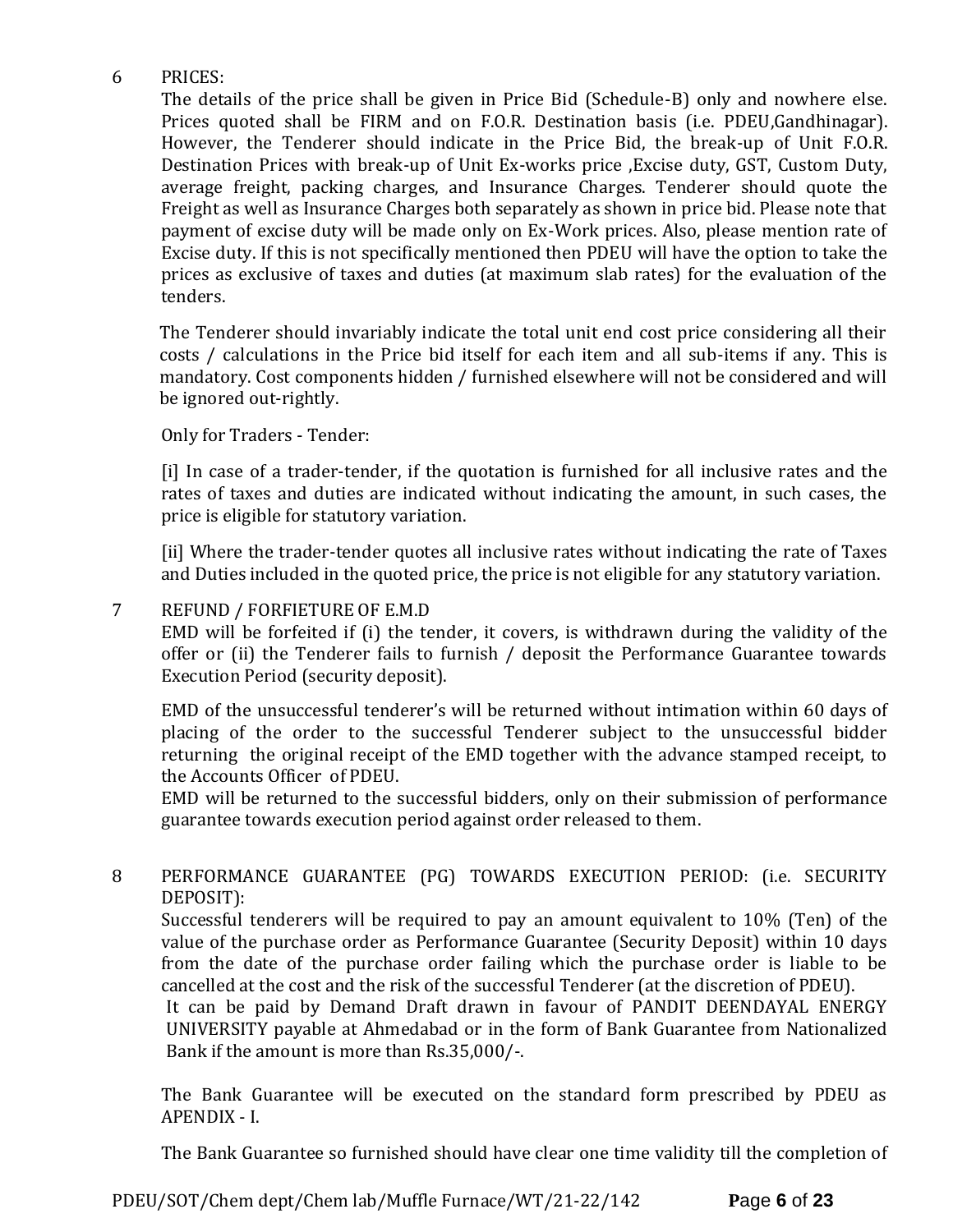the order in all respects. Bank Guarantee for Interim period will not be acceptable. If by any reasons the supply period is extended then the supplier shall undertake to renew the Bank Guarantee at least one month before the expiry of the validity failing which PDEU will be free to encash the same.

The successful bidder/s shall have also to furnish PG (as specified here of) for the contract value towards warranty / guarantee period separately as applicable as per tender conditions.

Performance Guarantee towards Execution Period (Security Deposit) will be returned on successful completion of the Order and only after the Performance Guarantee towards warrantee/guarantee, as mentioned above, is submitted.

# 9 VALIDITY OF THE OFFERS:

The offers shall to be kept valid for a period of 120 days from the date of opening of technical bids. In case the finalization of the tender is likely to be delayed, the tenderers will be asked to extend the same without change in the prices or any terms and conditions of the offer. If any change is made, original or during the extended validity period, the offers will be liable for outright rejection without entering into further correspondence in this regard and no reference will also be made.

# 10 TRUCK RECEIPT (T.R) / AIRWAY BILL (A.B)

All the Goods should be dispatched freight paid and the A.B / T.R should be forwarded directly to PDEU Office at Raisan Village, Gandhinagar. The demurrage charges, if any, paid by the PDEU due to delay in informing PDEU or any other reason attributable to supplier, will be deducted from his bill. It is essential that packing notes and invoices are furnished in respect of every consignment.

The supplier will be responsible for any damages / shortage claim rejected by the respective Authorities for want of a clear A.B / T.R.

Materials may be dispatched by any convenient mode of transport and up to PDEU i.e. F.O.R Destination.

# 11 PACKING AND FORWARDING CHARGES:

The prices shall be inclusive of packing & forwarding charges. The Materials should be strongly and adequately packed to ensure safe arrival at destination. The materials dispatched from overseas by Air / Shipping should be packed such that it can withstand rough handling and possible corrosion due to exposure to salt laden atmosphere, salt spray or open storage. All packing must be clearly marked with order Number and consignee's name and address.

### 12 TRANSIT INSURANCE:

All the materials will be required to be supplied up to Destination against all transit risks, such as damage, loss, theft, fire, etc. The insurance period shall cover 15 days after the date of receipt of materials at site to enable PDEU to check up stores fully. The suppliers will be responsible for free replacement of such stores which have been received short, damaged or broken within 15 days.

The cost of damaged, defective stores materials will however be deducted from the bills of the suppliers and will be refunded only after replacement thereof. It will be the responsibility of the supplier to lodge claim against the insurance on receiving necessary advice from PDEU.

# 13 ACCEPTANCE OF STORES:

The equipments/ materials to be supplied against this tender are subject to their acceptance by PDEU or any other Officer deputed for this purpose.

PDEU/SOT/Chem dept/Chem lab/Muffle Furnace/WT/21-22/142 **P**age **7** of **23**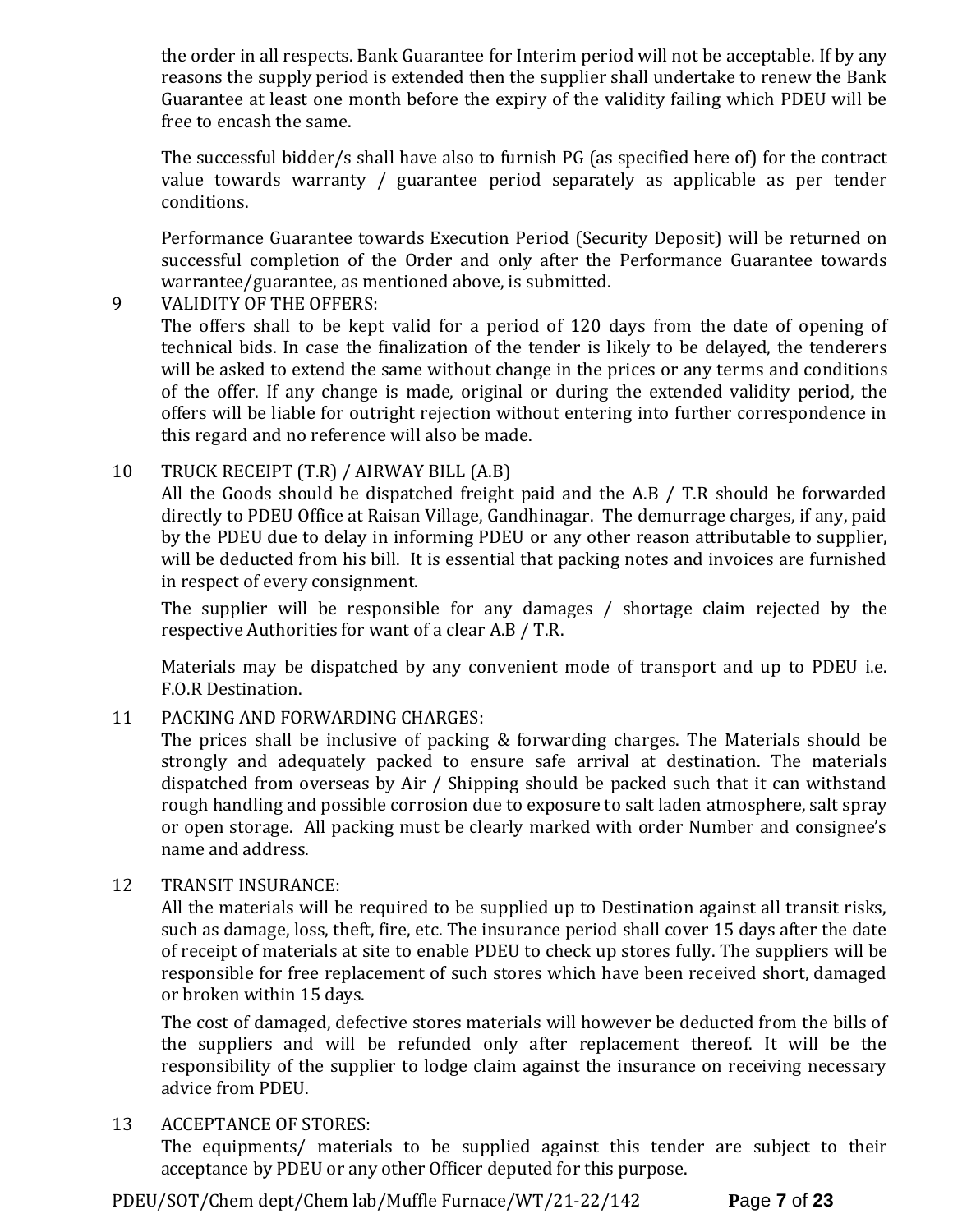14 UNLOADING:

Unless specified otherwise in the purchase order, Unloading of the materials shall be arranged by PDEU.

# 15 STATUTORY VARIATION:

Any statutory increase or decrease in the taxes and duties subsequent to the offer under this tender if it takes place within the original contractual delivery date will be to PDEU account subject to the claim being supported by documentary evidence. No increase due to such variation shall be allowed for the portion of the delivery after the original contractual delivery date. However, if any decrease takes place after the contractual delivery date, the advantage will have to be passed on to PDEU.

# 16 PAYMENT TERMS :

- A. In case of Domestic(i.e. Indian) Supplier the payment Terms as Under :-
	- 70% of Payment only after proper verification of the delivered equipments by the vender.
	- Remaining 20% Payment of invoice value within one month on successful installation, Commissioning and training.
	- 10% Payment will be released after submission of PBG.
- B. In case of Foreign Supplier the Payment Terms is as Under :-
	- 90 % payment through Irrevocable Letter of Credit.
	- 10 % payment through Wire Transfer within 5 (five) Working Days after the date of Successful Commissioning and Installation of the System. OR
	- 90% payment will be released through wire Transfer within 5 (five) Working Days after receipt of the material.
	- 10% payment will be released through Wire Transfer within 5 (five) Working Days after the date of Successful Commissioning and Installation of the System. OR
	- 100 % through Wire Transfer within 5 (five) Working Days after the date of Successful Commissioning and Installation of the System.
	- Installation: All arrangement for installation must be made by concern Vender.

### 17 REPEAT/ADDITIONAL ORDERS:

PDEU reserves the right to place repeat order / additional order on the successful tenderers up to 25% of the original quantity of the P O at the same prices, terms and conditions stipulated in the original contract during three months from the date of Purchase Order.

### 18 DELIVERY PERIOD:

The Tenderers will have to quote a firm delivery period subject to the force Majeure conditions as accepted by PDEU. Tenderer should mention their delivery period. Time being the essence of this tender, delivery period shall be strictly adhered to. Delay in execution of order on account of any reasons will be subject to levy of penalty.

### 19 PENALTY FOR LATE DELIVERY:

In case, the materials are not delivered within the period stipulated in the order, penalty shall be levied at  $\frac{1}{2}\%$  per week on the prices (End cost excluding taxes) subject to maximum 10% reckoned on the value of late delivered supplies.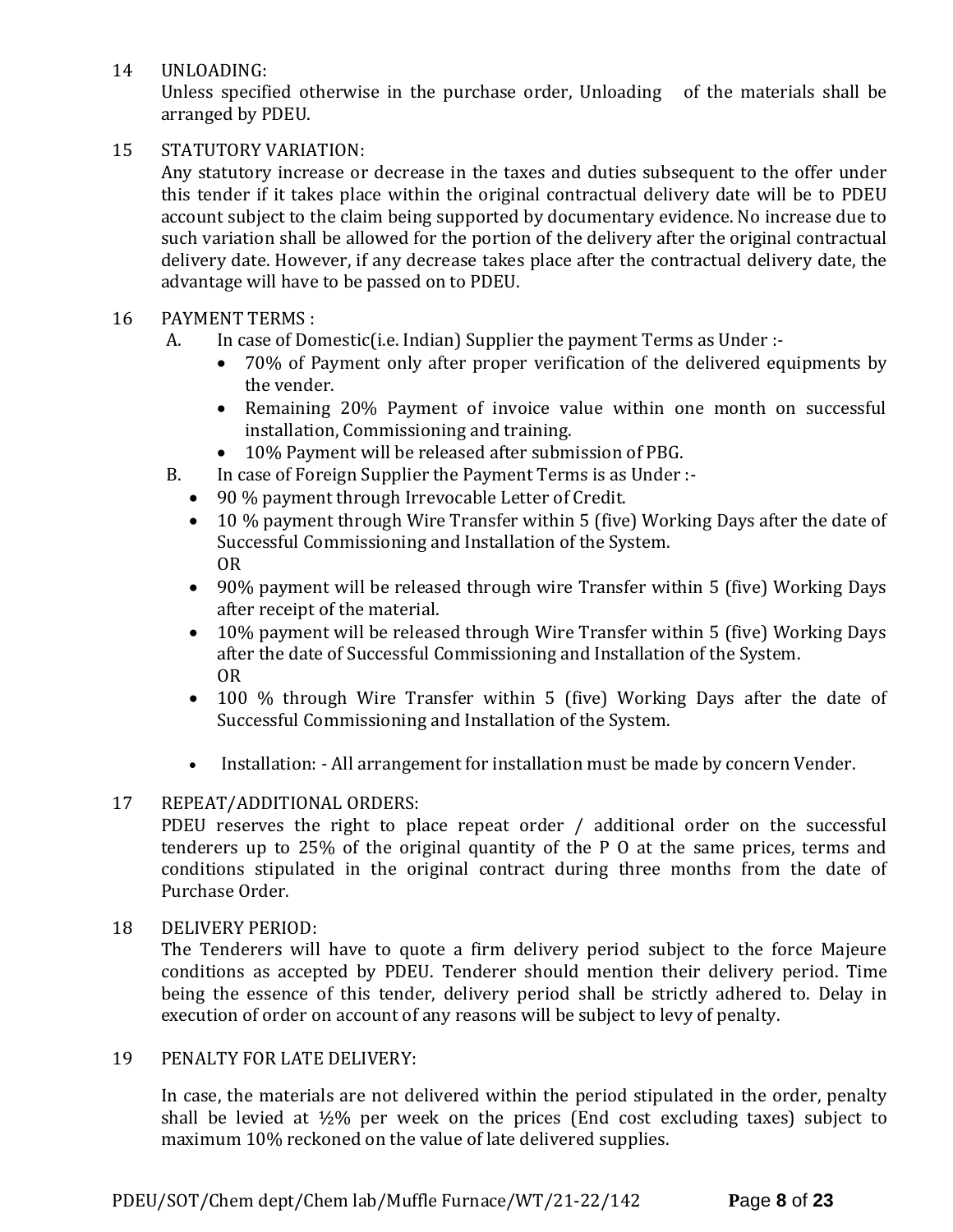Due consideration will be given to waive levy of penalty for the reasons absolutely beyond suppliers control for which documentary evidence will have to be provided. The request for extension in delivery giving reasons and supporting documents shall have to be made available within one month on completion of the supply, and no request to waive levy of penalty will be entertained / reviewed during the execution of order.

### 20 EXTENSION IN CONTRACTUAL DELIVERY DATE:

It will be supplier's responsibility to ensure that goods are delivered within the stipulated delivery period. However, if PDEU may consider extension of delivery period with or without statutory variations, for the reasons beyond the control of the tenderer and subject to the Penalty as mention hereof.

Such extension will be subject to the following conditions.

[a] No increase in price on account of any statutory increase in or fresh imposition of customs duty, excise duty, GST or on account of any other tax or duty shall be admissible on the material delivered after the original contractual delivery date.

[b] Notwithstanding any stipulation in the contract for increase in price on any other ground, no such increase which has become effective on or after the contractual delivery date shall be admissible on material delivered after the original contractual delivery date.

[c] Nevertheless, PDEU shall be entitled to the benefit of any decrease in price on account of reduction in or remission of customs duty, excise duty, GST or on account of any other tax or duty or on any other ground as stipulated in the P.O., which takes place on or after the contractual delivery date of the said P.O. for the material delivered after the original contractual delivery date.

# 21 REPLACEMENTS OF GOODS BROKEN, DAMAGED OR SHORT:

In the event of any material or part thereof found broken or damaged or received short during transit or during installation or Commissioning or testing at site, before commissioning in service the suppliers shall replace the same free of cost. However, PDEU will recover amount equivalent to the cost of such damaged / broken / short supplied materials and will repay when actual replacement is given.

# 22 POST TENDER CORRESPONDENCE / ENQUIRIES:

The Tenderer will be refrain from pursuing / canvassing the matter, directly or indirectly with any Office of PDEU as otherwise the same would amount to disqualification of the tender.

- 23 PDEU shall have the right to make any changes, additions / deletions or modifications in any terms / conditions or quantity of the tender and / or specifications as may be deemed necessary by PDEU at its sole discretion at any time before the due date of opening of the tender.
- 24 PDEU does not accept the printed conditions of any Tenderer. It will be ignored without any reference; hence tenderers should withdraw such printed conditions if they have any. PDEU shall accept only unconditional tender.
- 25 If technical deviations furnished by the Tenderer are not agreeable to PDEU, the offers may be ignored. However it will be solely at discretion of PDEU to consider the technical deviations OR not for considering the Tenderer. No correspondences of the Tenderer will be entertained in this matter.
- 26 Please indicate whether the goods offered are first sale or second sale so as to determine

PDEU/SOT/Chem dept/Chem lab/Muffle Furnace/WT/21-22/142 **P**age **9** of **23**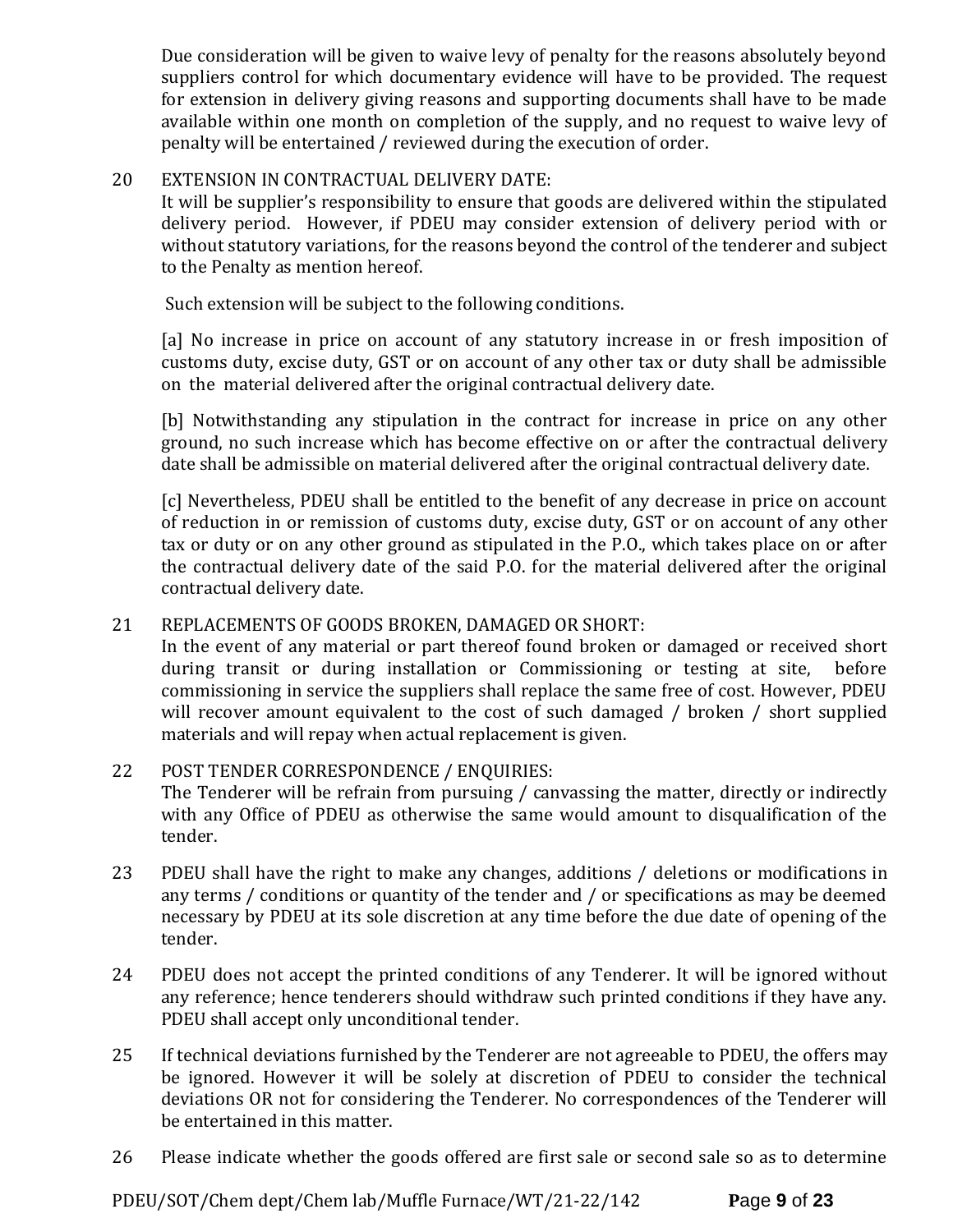the payment of GST.

- 27 Revision of prices or any commercial terms affecting the price after opening of technical bids shall not be considered and will be ignored.
- 28 Tenderers shall indicate the name of their partners of their manufacturing firm.
- 29 Tenderer should specifically mention in the offers the name of the Partners / Proprietor / Directors who is / are the signing authority.

# 30 GUARANTEE:

If the goods, stores and equipments found defective due to bad design or workmanship the same should be repaired or replaced by the tenderer free of charge if reported within 18 months of their receipt at site or 12 months from the date of commissioning of equipments whichever is earlier. Tenderer will be responsible for the proper performance of the equipments / materials for the respective guarantee period.

# 31 APPROVAL:

The goods shall be subject to the approval of PDEU after receipt of the Material at site.

32 PDEU would prefer the offers from manufacturers directly. All the manufacturers should quote for those items, which are actually manufactured at / rolled by their plants. This should be strictly adhered.

PDEU reserves the right to inspect, suppliers factory at any time during the currency of the contract in case order is placed on supplier and also to inspect manufactured material before testing / packing / dispatch.

- 33 If in any company, the interest of any employee of the PDEU. or his relative as defined in Section VI of the Company's Act. 1956, is 10% or more, PDEU will not deal with such company at all. Tenderer therefore, must specifically disclose this fact in his technical Bid. Non-disclosure of such facts would disqualify the Tenderer for further dealing with PDEU.
- 34 TERMINATION OF CONTRACT:

In case, the supplier fails to deliver the stores / materials / equipments or any consignment thereof within contractual period of delivery or in case the stores are found not in accordance with prescribed specification and/or the approved sample, PDEU shall exercise its discretionary power as under:

[a] To recover, from the supplier as agreed, by way of penalty clause above,

or

[b] To purchase from elsewhere, after giving notice of 15 days to the supplier, on his account and his risk

or

[c] To cancel the contract.

or

[d] PDEU at any time terminate the contract by giving written notice to the qualified Bidders/Tenderer without compensation to the qualified tenderer, if he become bankrupt or otherwise, insolvent or in case of dissolution of firm or winding up of company provided that such termination will not prejudice or effect any right of action or remedy which has thereafter to the University.

In the event of the risk purchase of stores of similar description, the opinion of PDEU shall be final. In the event of action taken under clause (a) or (b) above, the supplier shall be liable to pay for any loss which PDEU may sustain on this account

Further, "PDEU" reserves the right to terminate the Contract (i.e. Purchase order) at any time, without assigning any reasons, whatsoever, by giving a notice or not less than period

PDEU/SOT/Chem dept/Chem lab/Muffle Furnace/WT/21-22/142 **P**age **10** of **23**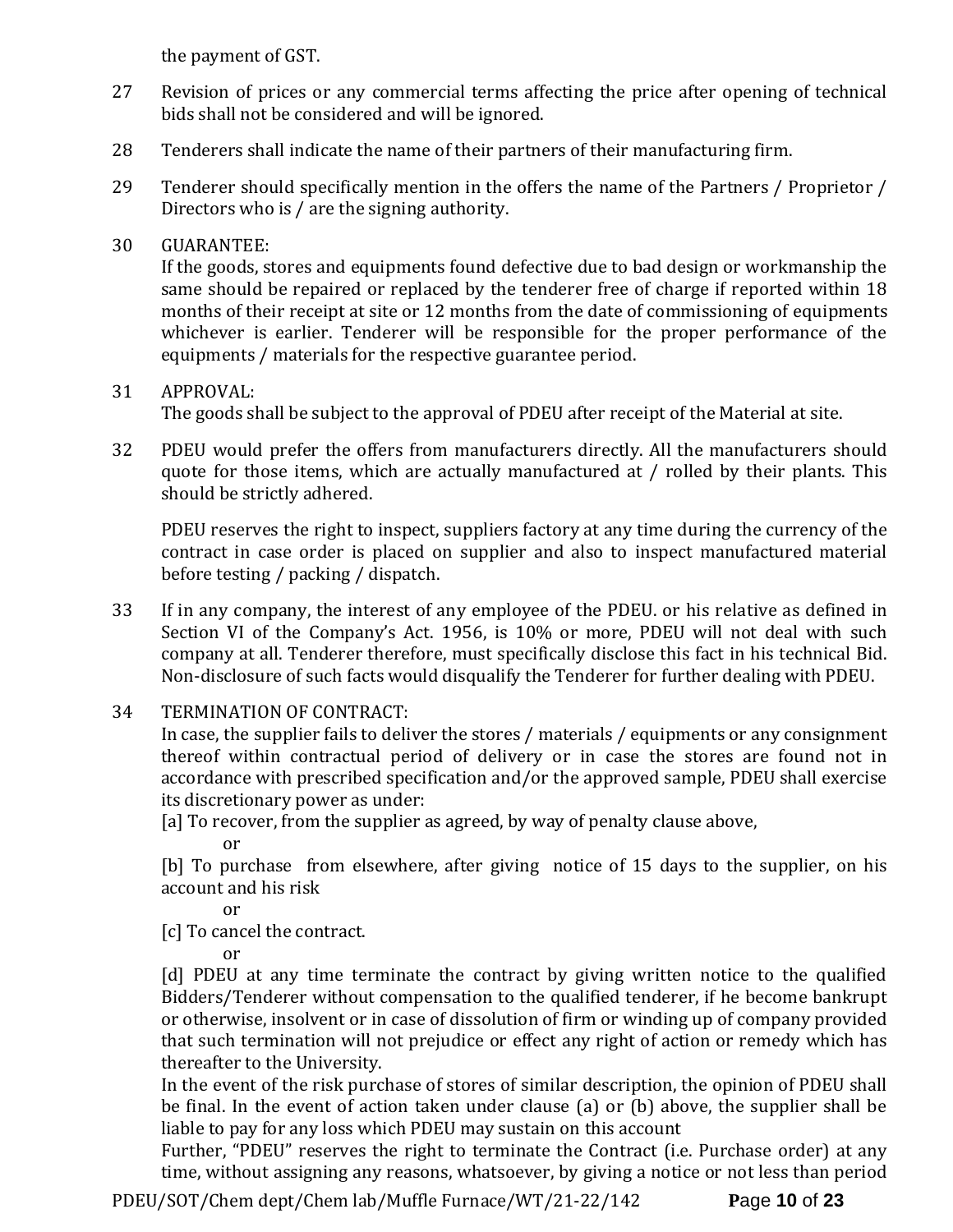of ONE month. Suppliers will not be entitled for any compensations / damages / losses, refund by PG whatsoever, on account of such termination of the Contract."

# 35 ARBITRATION:

All questions, disputes or differences whatsoever which may at any time arise between the parties to this agreement touching the agreement or subject matter thereof, arising out of or in relation to there and whether as to construction or otherwise shall be referred to the decision of the Sole Arbitrator, appointed by the PDEU, for that purpose, who shall be a retired High Court Judge or retired District and Sessions Judge, and the decision of the said Arbitrator shall be final and binding upon the parties. Reference to the arbitration shall be governed by the provisions of Indian Arbitration & Conciliation Act. 1996 as amended from time to time and the rules made there under.

### 36 JURISDICTION:

All questions, disputes or differences arising under, out of or in connection with the Tender / Contract shall be subject to the exclusive jurisdiction of Ahmedabad court.

- 37 If the tenderer is an Agent, he will have to give information and declare the name of the principal from which he will source the materials along with company's written confirmation about quality and backup performance guarantee. Only on getting complete information from Agent, such offer, if found suitable, shall be considered.
- 38 PDEU reserves the right to cancel any or all the offers / bids or to accept any offer without assigning any reasons.

In case PDEU finds that there is an attempt of cartel in the prices, PDEU reserves the right to consider or reject any or all the parties offers without assigning any reasons thereof.

- 39 PDEU reserves the right to increase or decrease the quantity against each item/s while placing the order.
- 40 The names of the Partners / Directors / Sole Proprietors and responsible person and his updated Address / Telephone, Fax Numbers etc. should be invariably mentioned in the Annexure provided for this purpose in this document.
- 41 The Tenderer must give in his offer, the full name and address with phone, Fax & mobile numbers of the Authorized Representative to do liaison work with PDEU on their behalf.
- 42 The tenderers should invariably write the name and address of the Company, both on sealed covers of EMD, Technical & Price Bids. The tender covers without the name and address will not be opened.
- 43 The tenderers are required to furnish the technical information and the Guaranteed technical particulars (GTP) along with company seal and signature of the Tenderer on each and every page / papers of the tender documents.
- 44 Tenderer should invariably fill up all the details of all the Annexure/s including the prices in the Price Bid Annexure of this tender document and should be duly signed by authorized signatories with their rubber stamp and along with Company's seal / stamp affixed on each paper.
- 45 If the Tenderer fails to pay the Security Deposit or defaults in execution of the orders placed or if PDEU suffers any financial loss due to this, then PDEU will be at liberty to adjust the amount from other orders of the same firm or by encashing the Bank Guarantee.
- 46 All the tenderers must ensure that all the relevant documents / papers submitted with the

PDEU/SOT/Chem dept/Chem lab/Muffle Furnace/WT/21-22/142 **P**age **11** of **23**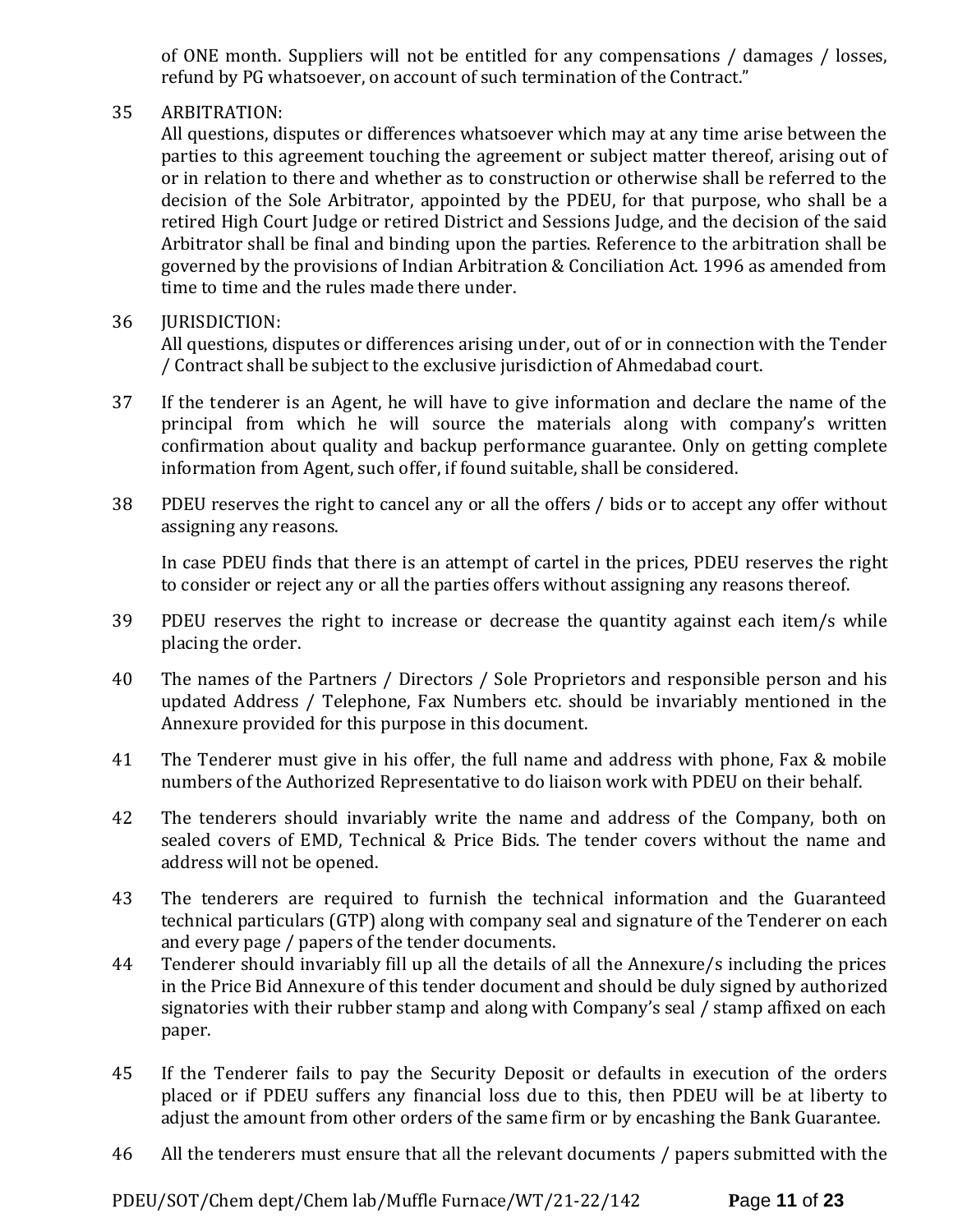tender should be serially numbered, properly bounded / tied together and properly documented.

47 All the above points should be complied by the Tenderers. If not, tenders are likely to be ignored without making any further reference.

--------------------×--------------------------×-------------------------×------------------------×-------------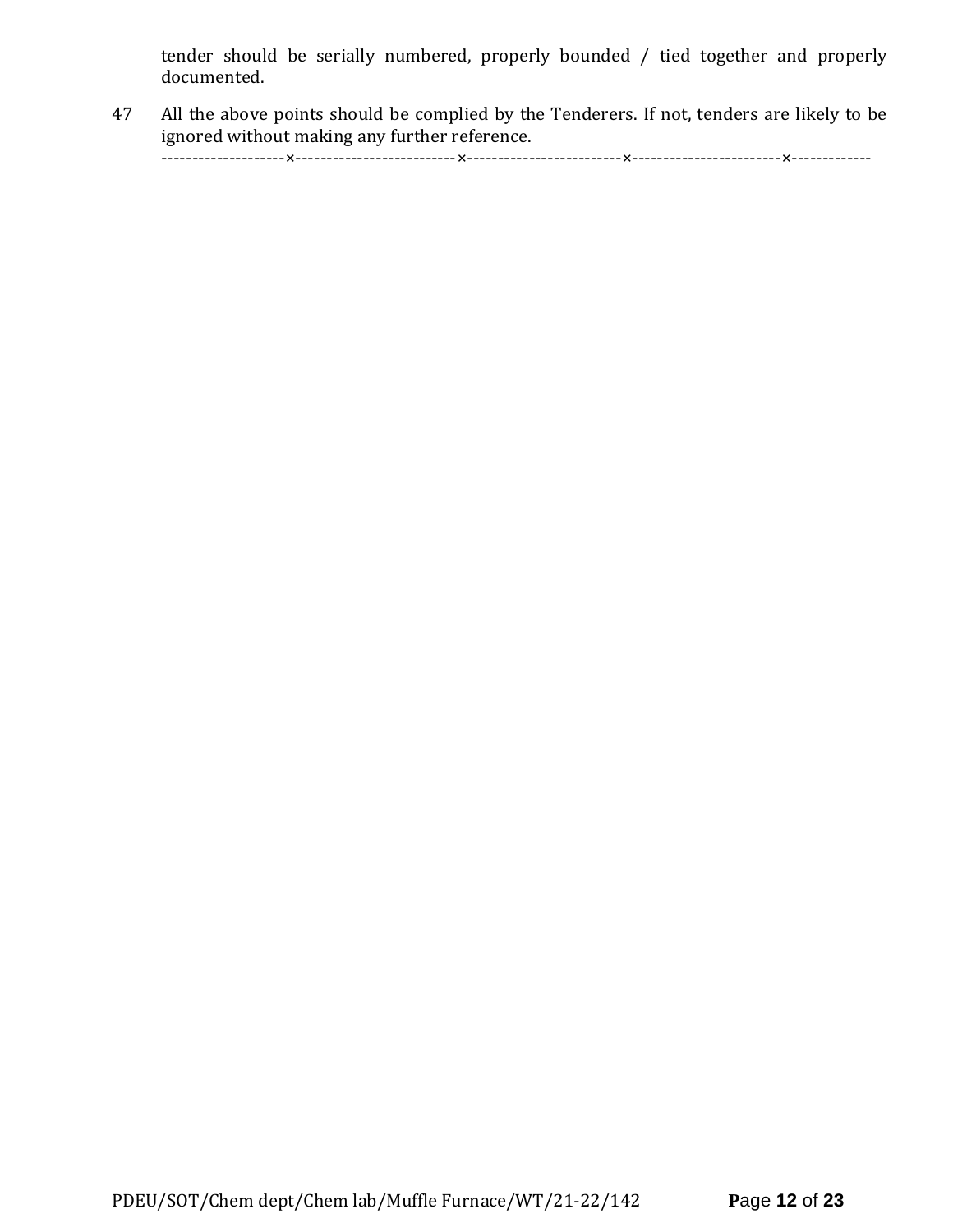#### E. M. D. BANK GUARANTEE FORMAT

FOR TENDER NO. PDEU / \_\_\_\_\_\_\_\_\_\_\_\_\_\_\_\_\_\_\_\_\_\_\_\_\_\_\_\_\_\_\_\_ \_

### APPENDIX – I (BANK GUARANTEE ON NON-JUDICIAL STAMP PAPER OF Rs.100/-)

Messer's WHEREAS \_\_\_\_\_\_\_\_\_\_\_\_\_\_\_\_\_\_\_\_\_\_\_\_\_\_\_\_\_\_\_\_\_\_\_\_\_\_\_\_\_\_(Name & Address of the Firm) having their registered office at \_\_\_\_\_\_\_\_\_\_\_\_\_\_\_\_\_\_\_\_\_\_\_\_\_\_\_\_\_\_\_\_\_\_\_\_\_ (Address of the firms Registered office) (Hereinafter called the 'Tenderer') wish to participate in the tender No. \_\_\_\_\_\_\_\_\_\_\_\_\_\_\_ for \_\_\_\_\_\_\_\_\_\_\_\_\_\_\_\_\_\_\_\_\_\_\_\_\_\_\_\_\_ of (Supply/Erection/Supply & Erection Work) (Name of the material/equipment/Work) for\_\_\_\_\_\_\_\_\_\_\_\_\_\_\_\_\_\_\_\_\_\_\_\_\_\_\_ PANDIT DEENDAYAL ENERGY UNIVERSITY and WHEREAS a Bank Guarantee for (Hereinafter called the "Beneficiary") Rs. \_\_\_\_\_\_\_\_\_\_(Amount of EMD) valid till \_\_\_\_\_\_(Mention here date of validity of this guarantee which will be 4 (FOUR) months beyond initial validity of Tender's offer) is required to be submitted by the tenderer along with the tender.

We,

 (Name of the Bank and address of the Branch giving the Bank Guarantee) having our registered office at \_\_\_\_\_\_\_\_\_\_\_\_\_\_\_\_\_\_\_\_\_\_(Address of Bank's registered office) hereby give this Bank Guarantee No.\_\_\_\_\_\_\_\_\_\_\_\_\_\_\_\_ dated \_\_\_\_\_\_\_\_\_ and hereby agree unequivocally and Unconditionally to pay within 48 hours on demand in writing from the PANDIT DEENDAYAL ENERGY UNIVERSITY or any officer authorized by it in this behalf any amount not exceeding Rs. (Amount of E.M.D.), (Rupees \_\_\_\_\_\_\_\_\_\_\_\_\_\_\_\_\_(In words) to the said PANDIT DEENDAYAL ENERGY UNIVERSITY on behalf of the Tenderer.

We\_\_\_\_\_\_\_\_\_\_\_\_\_\_\_\_\_\_\_\_\_\_\_\_\_\_\_\_\_\_\_\_\_(Name of the Bank) also agree that withdrawal of the tender or part thereof by the tenderer within its validity or Non submission of Security Deposit by the Tenderer within one month from the date tender or a part thereof has been accepted by the PANDIT DEENDAYAL ENERGY UNIVERSITY would constitute a default on the part of the Tenderer and that this Bank Guarantee is liable to be invoked and encashed within its validity by the Beneficiary in case of any occurrence of a default on the part of the Tenderer and that the encashed amount is liable to be forfeited by the Beneficiary.

This agreement shall be valid and binding on this Bank upto and inclusive of (Mention here the date of validity of Bank) and shall not be terminable by notice or by Guarantee) change in the constitution of the Bank or the firm of Tenderer Or by any reason whatsoever and our liability hereunder shall not be impaired or discharged by any extension of time or variations or alternations made, given, conceded with or without our knowledge or consent by or between the tenderer and the PDEU.

NOT WITH STANDING anything contained hereinbefore our liability under this guarantee is restricted to Rs.  $(Amt. of E.M.D.)$  (Rupees \_\_\_\_\_\_\_\_\_\_\_\_\_\_\_\_\_\_\_\_\_\_\_\_\_\_\_\_\_\_\_\_\_\_\_\_\_) (In words). Our Guarantee shall remain in force till\_\_\_\_\_\_\_\_\_(Date of validity of the Guarantee). Place: Date:

Please Mention here Complete Postal Address of the Bank with Branch Code, Telephone and Fax Nos.

### SIGNATURE OF THE BANK'S AUTHORISED SIGNATORY WITH OFFICIAL SEAL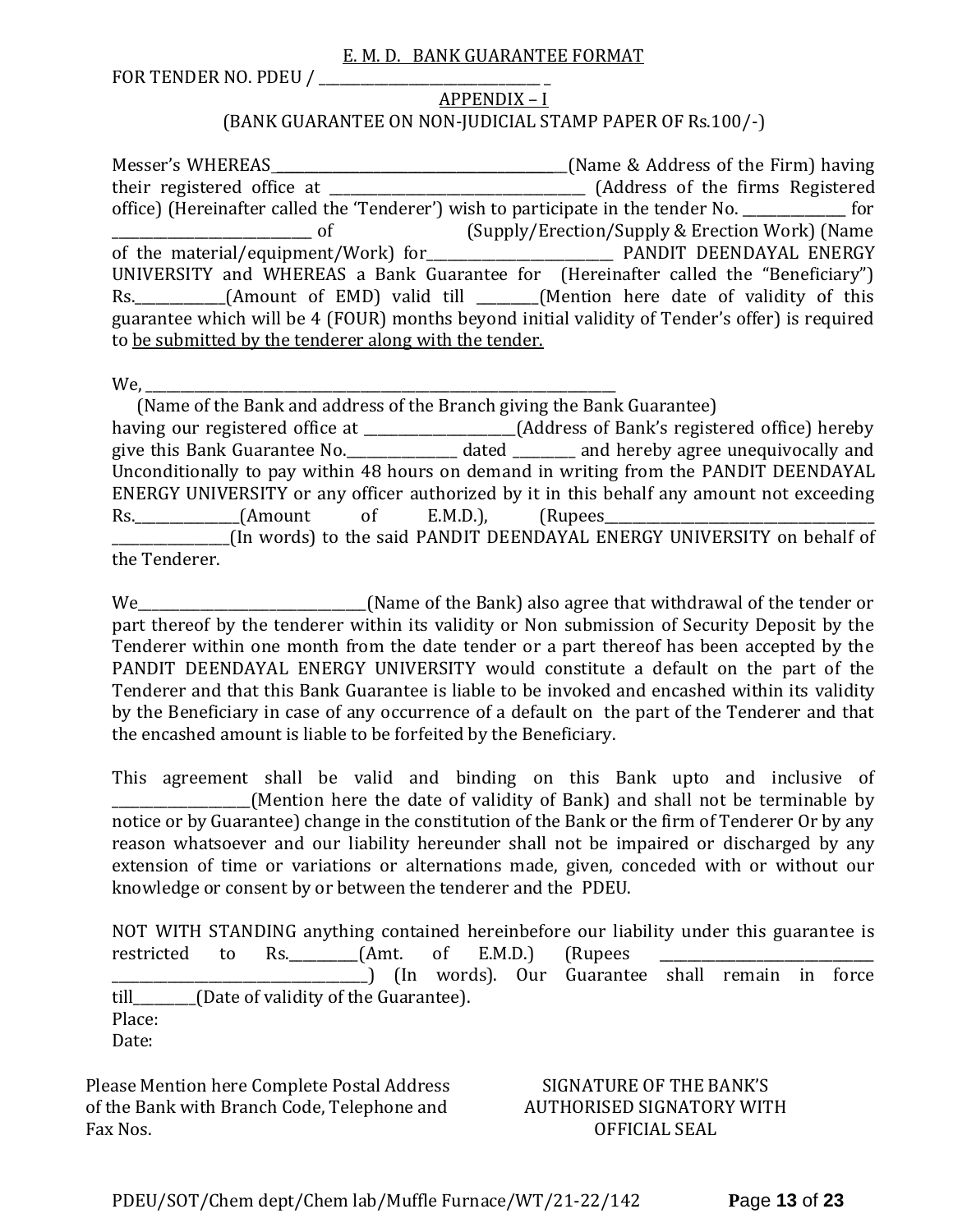#### ON STAMP PAPER OF RS.100/-

#### FORM OF BANKER'S UNDERTAKING

[For Performance Guarantees (PG) as per clause no.8 of commercial terms and conditions]

We, Bank of\_\_\_\_\_\_\_\_\_\_\_\_\_\_\_\_\_\_\_\_\_\_\_\_hereby agree unequivocally and unconditionally to pay within 48 hours on demand in writing from the PANDIT DEENDAYAL ENERGY UNIVERSITY. or any Officer authorized by it in this behalf any amount up to and not exceeding Rs.\_\_\_\_\_\_\_\_\_\_\_\_\_\_\_\_\_\_\_ (in words) Rupees\_

\_\_\_\_\_\_\_\_\_\_\_\_\_\_\_\_\_\_\_\_\_\_\_\_\_\_\_\_\_\_\_ to the said PANDIT DEENDAYAL ENERGY UNIVERSITY on behalf on  $M/s$ .

who have entered into a contract for the supply/works specified below:

P.O. (A/T) No.\_\_\_\_\_\_\_\_\_\_\_\_\_\_\_\_\_\_\_\_\_\_\_\_\_\_dated\_\_\_\_\_\_\_\_\_.

This agreement shall be valid and binding on this Bank upto and inclusive of \_\_\_\_\_\_\_\_\_\_

and shall not be terminable by notice or by change in the constitution of the Bank or the firm of Contractors / Suppliers or by any other reasons whatsoever and our liability hereunder shall not be impaired or discharged by any extension of time or variations or alterations made, given conceded or agreed, with or without our knowledge or consent, by or between parties to the said within written contract.

"NOTWITHSTANDING" anything contained herein before our liability under this guarantee is restricted to Rs.\_\_\_\_\_\_\_\_\_\_\_\_\_\_\_\_\_\_\_\_\_\_\_\_\_

(Rupees\_\_\_\_\_\_\_\_\_\_\_\_\_\_\_\_\_\_\_\_\_\_\_\_\_\_\_\_\_\_\_\_\_\_\_\_\_\_\_\_\_\_\_\_\_ only). Our guarantee shall remain in force until

Place: Date:

\_\_\_\_\_\_\_\_\_\_\_.

Please Mention here Complete Postal Address of the Bank with Branch Code, Telephone and Fax Nos.

SIGNATURE OF THE BANK'S AUTHORISED SIGNATORY WITH OFFICIAL ROUND SEAL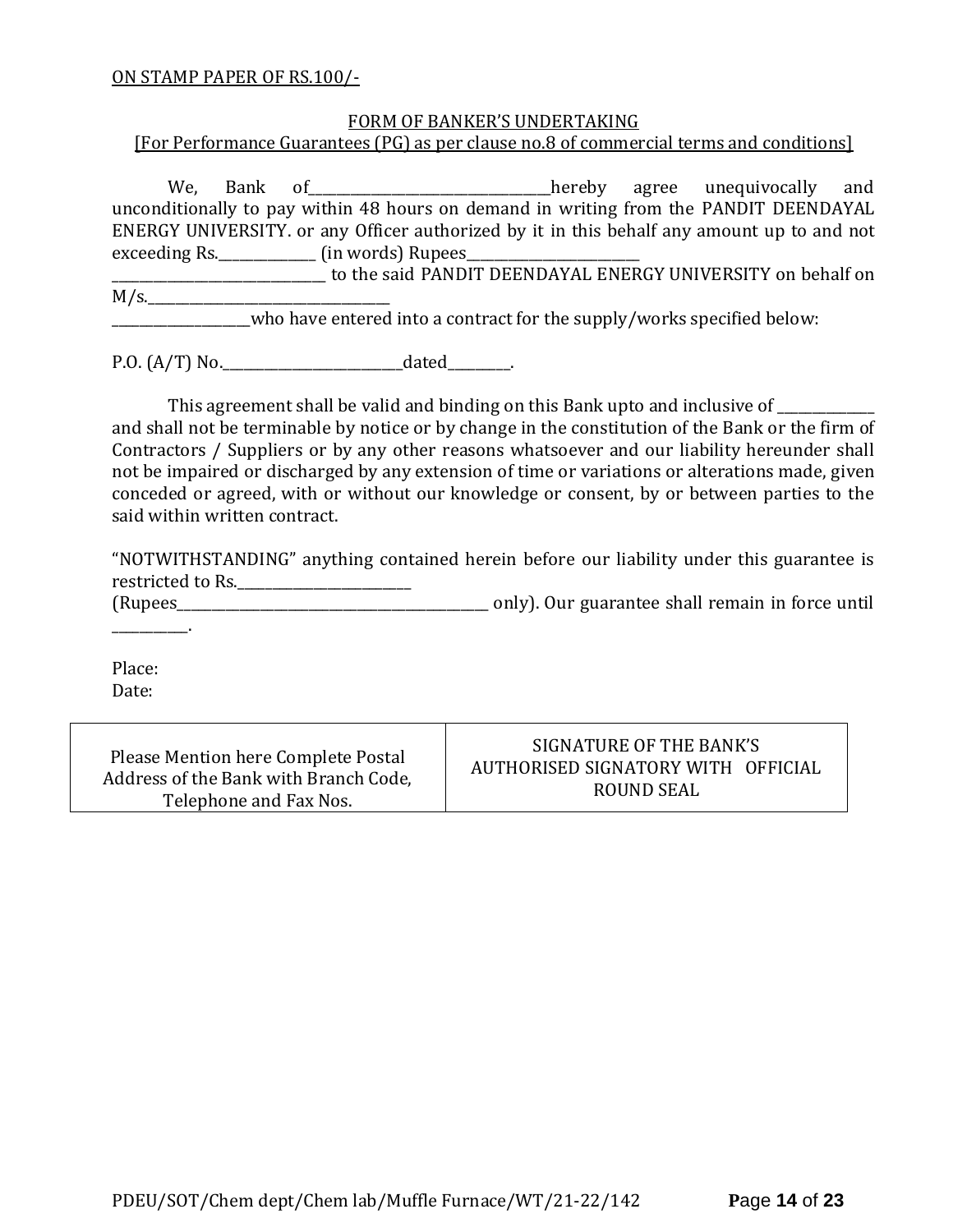#### ANNEXURE – 1

I / WE, confirm that following documents are attached with the technical bid of the offer and should be placed as a **First page** of offer.

| Sr.<br>N <sub>o</sub> | Details                                                         | Confirmation<br>(Tick $\sqrt{ }$ any one) |
|-----------------------|-----------------------------------------------------------------|-------------------------------------------|
| $\mathbf{1}$          | Firm's details as per "Annexure -2"                             | YES / NO                                  |
| 2                     | "Annexure-3"                                                    | YES / NO                                  |
| 3                     | Delivery schedule as per "Annexure- 4"                          | YES / NO                                  |
| $\overline{4}$        | Past experience details as per "Annexure-7"                     | YES / NO                                  |
| 5                     | PDEU technical specification duly signed and with seal of firm. | YES / NO                                  |
| 6                     | Undertaking-"Annexure-5"                                        | YES / NO                                  |
| $\overline{7}$        | Technical & Commercial Deviation- "Annexure-6"                  | YES / NO                                  |
| 8                     | Experience Certificate-"Annexure-7"                             | YES / NO                                  |
| 9                     | Conformation of Tender Condition-"Annexure-8"                   | YES / NO                                  |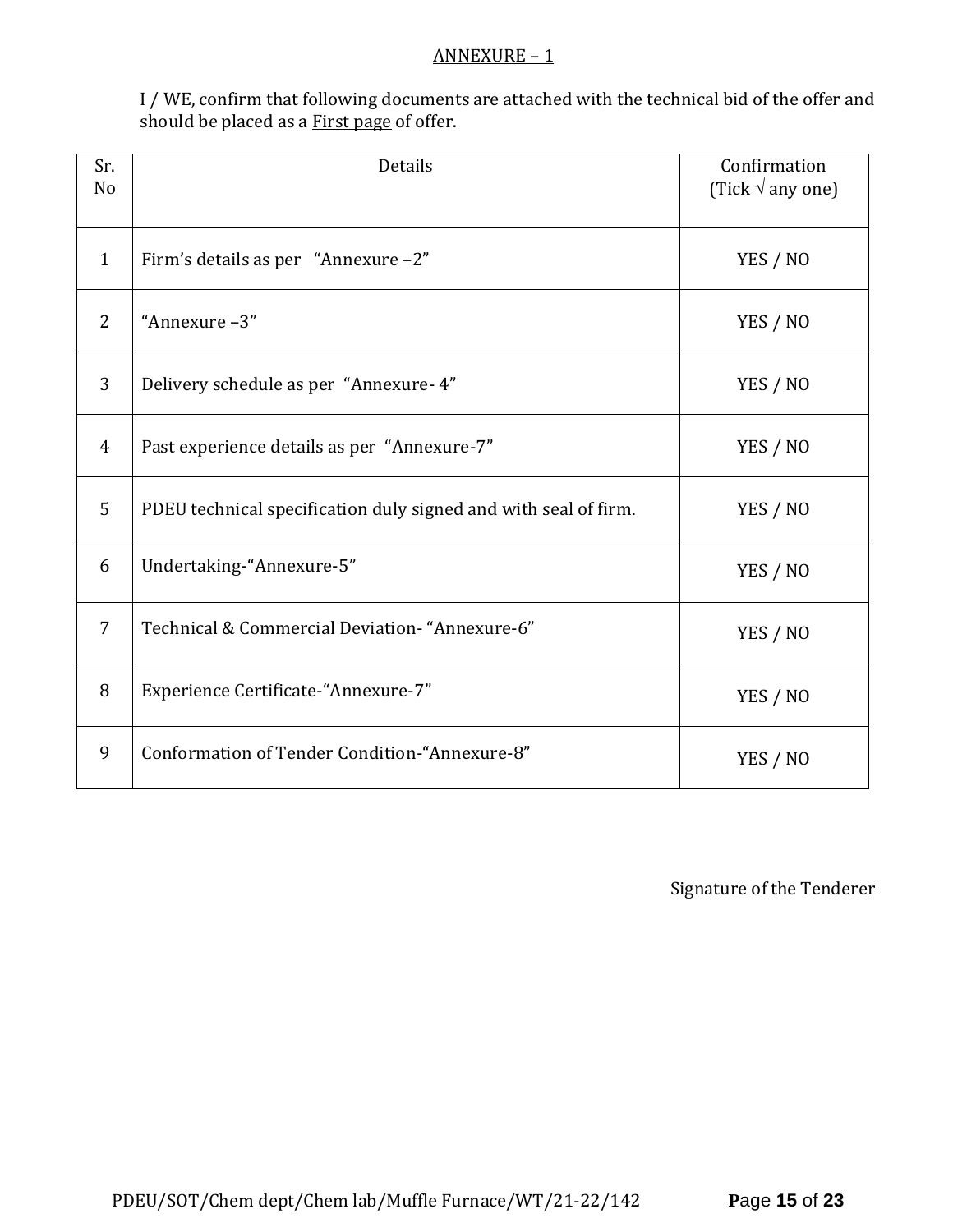#### ANNEXURE - 2 DETAILS OF THE FIRM

Tenderer shall provide all the details in this form and shall be placed as a Second Page of the bid.

| <b>Supplier Name</b>                                                            |                   |                                |  |                      |                                  |
|---------------------------------------------------------------------------------|-------------------|--------------------------------|--|----------------------|----------------------------------|
| Within Gujarat / Outside Gujarat                                                |                   |                                |  |                      |                                  |
| Pvt. Firm / Public Ltd. / State Govt. Under taking<br>Central Govt. undertaking |                   | (Indicate the relevant status) |  |                      |                                  |
|                                                                                 |                   |                                |  |                      |                                  |
|                                                                                 |                   |                                |  |                      |                                  |
| GST No. and GST Date                                                            |                   |                                |  |                      |                                  |
| CST No. and CST Date                                                            |                   |                                |  |                      |                                  |
| Excise No. and Excise Date                                                      |                   |                                |  |                      |                                  |
| Financial Turnover for Past 3 Years (Rupees in<br>Lacs $(105)$                  |                   | 1st Year                       |  | 2 <sup>nd</sup> Year | 3rd Year                         |
|                                                                                 |                   |                                |  |                      |                                  |
| Custom No. and Date (If applicable)                                             |                   |                                |  |                      |                                  |
| Address of                                                                      | Registered Office | Factory / Works                |  |                      | <b>Authorized Representative</b> |
| Contact person name                                                             |                   |                                |  |                      |                                  |
| Designation                                                                     |                   |                                |  |                      |                                  |
| Address                                                                         |                   |                                |  |                      |                                  |
| City & Pin code                                                                 |                   |                                |  |                      |                                  |
| State                                                                           |                   |                                |  |                      |                                  |
| Country                                                                         |                   |                                |  |                      |                                  |
| Phone Nos.(Off.)                                                                |                   |                                |  |                      |                                  |
| Phone Nos.(Res.)                                                                |                   |                                |  |                      |                                  |
| Fax Nos.                                                                        |                   |                                |  |                      |                                  |
| STD Code.                                                                       |                   |                                |  |                      |                                  |
| Mobile No.                                                                      |                   |                                |  |                      |                                  |
| Web site address                                                                |                   |                                |  |                      |                                  |
| Email-id                                                                        |                   |                                |  |                      |                                  |
| Specimen signature                                                              |                   |                                |  |                      |                                  |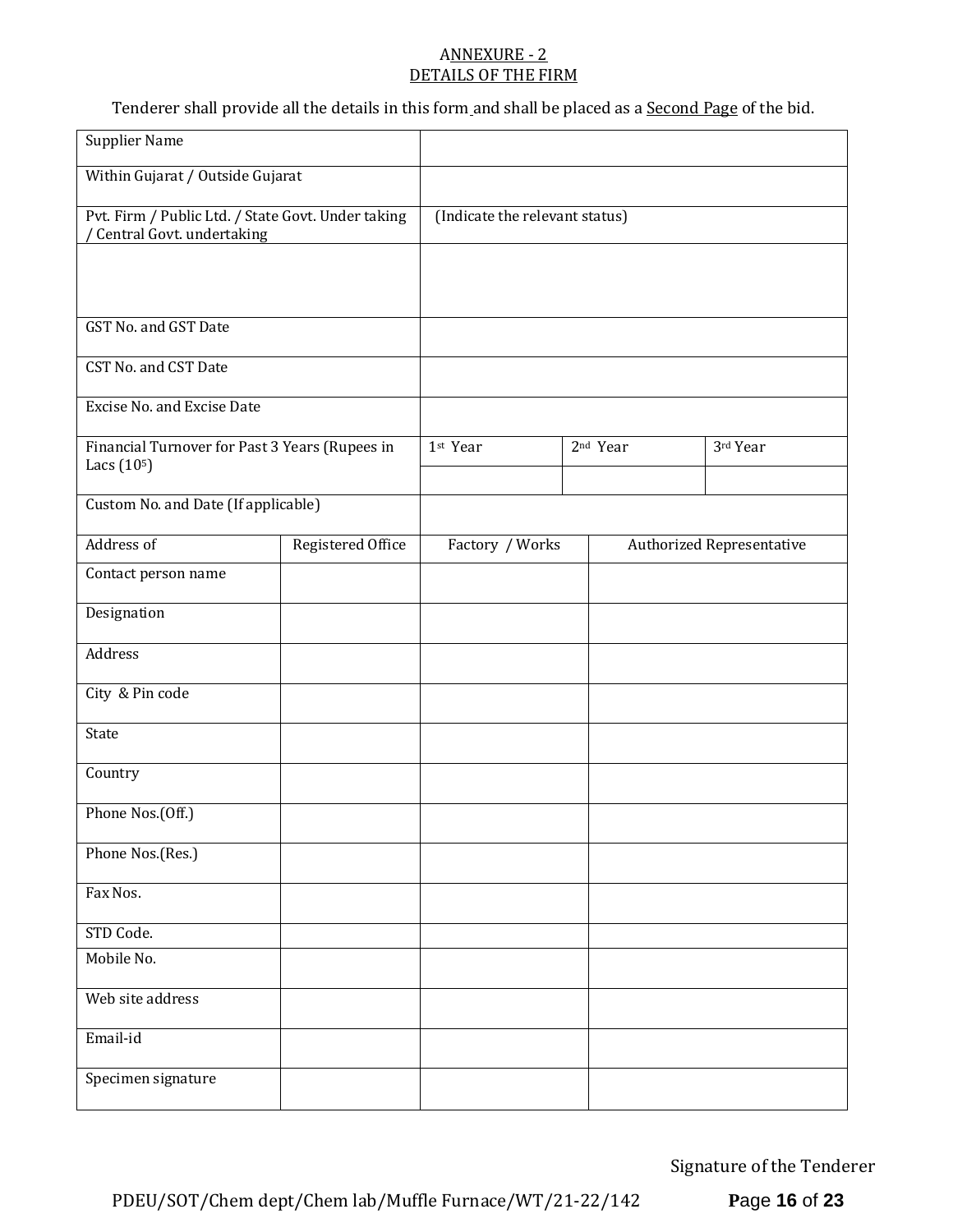# ANNEXURE-3

Tenderer shall fill up following details and shall be Third page of the Technical Bid

| $\mathbf{1}$   | PRICES: [FIRM ONLY]<br>(Please Specify YES / NO.)                                                                                    |               |
|----------------|--------------------------------------------------------------------------------------------------------------------------------------|---------------|
| 2              | <b>EXCISE DUTY: [SINGLE SLAB ONLY]</b><br>(Please Specify INCUSIVE / EXCLUSIVE /<br>EXEMPTED)                                        | $\frac{0}{0}$ |
| 3              | <b>GST: [IN PERCENTAGE]</b><br>(Please Specify INCUSIVE / EXCLUSIVE /<br>EXEMPTED)<br>Please quote your GST Registration No. & Date. | $\frac{0}{0}$ |
| $\overline{4}$ | PENALTY TERMS AGREED :<br>(Please Specify YES / NO.)                                                                                 |               |
| 5              | PERFORMANCE GUARANTEE TO COVER EXECUTION<br>PERIOD (SECURITY) TERMS : AGREED: (Cl.no.8)<br>(Please Specify YES / NO.)                |               |
| 6              | PERFORMANCE GUARNTEE TO COVER WARRANTY<br>PERIOD TERMS AGREED: (Wherever<br>applicable): (Please Specify YES / NO.)                  |               |
| $\overline{7}$ | <b>VALIDITY OF THE OFFER AGREED:</b><br>(Please Specify YES / NO.)                                                                   |               |
| 8              | PAYMENT TERMS AGREED:<br>(Please Specify YES / NO.)                                                                                  |               |
| 9              | ITEMS OFFERED : (Yes/No)                                                                                                             |               |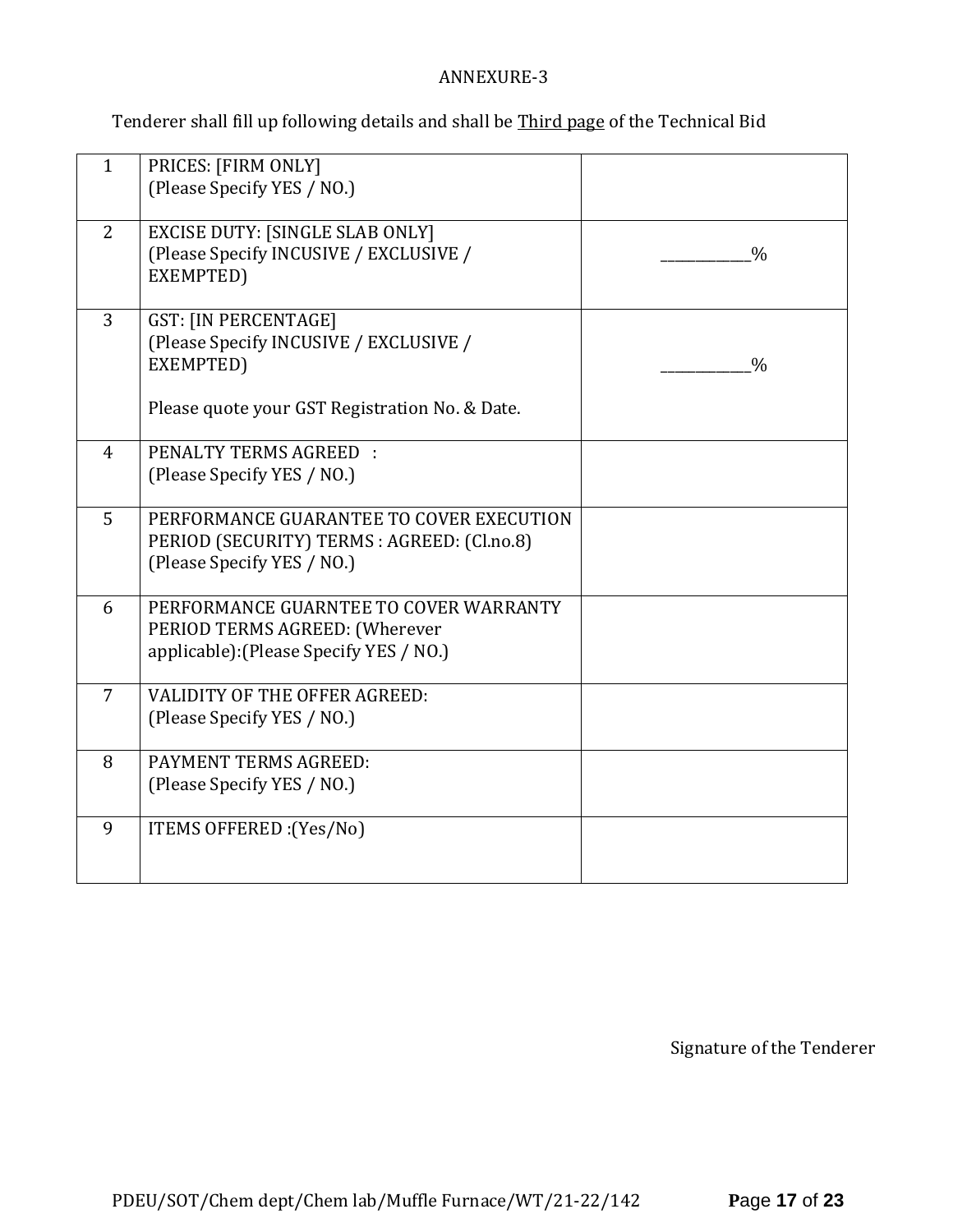# ANNEXURE – 4

# Details of the Items and Qty. offered as a Fourth Page of offer.

| Sr. | Details of the Items / Equipments Offered | Quantity<br>Offered | Status:               |
|-----|-------------------------------------------|---------------------|-----------------------|
| No. |                                           |                     | Supplier/Manufacturer |
|     |                                           |                     |                       |
|     |                                           |                     |                       |
|     |                                           |                     |                       |
|     |                                           |                     |                       |
|     |                                           |                     |                       |
|     |                                           |                     |                       |
|     |                                           |                     |                       |
|     |                                           |                     |                       |
|     |                                           |                     |                       |
|     |                                           |                     |                       |
|     |                                           |                     |                       |
|     |                                           |                     |                       |
|     |                                           |                     |                       |
|     |                                           |                     |                       |
|     |                                           |                     |                       |
|     |                                           |                     |                       |
|     |                                           |                     |                       |
|     |                                           |                     |                       |
|     |                                           |                     |                       |
|     |                                           |                     |                       |
|     |                                           |                     |                       |
|     |                                           |                     |                       |
|     |                                           |                     |                       |
|     |                                           |                     |                       |
|     |                                           |                     |                       |
|     |                                           |                     |                       |
|     |                                           |                     |                       |
|     |                                           |                     |                       |
|     |                                           |                     |                       |
|     |                                           |                     |                       |
|     |                                           |                     |                       |
|     |                                           |                     |                       |
|     |                                           |                     |                       |
|     |                                           |                     |                       |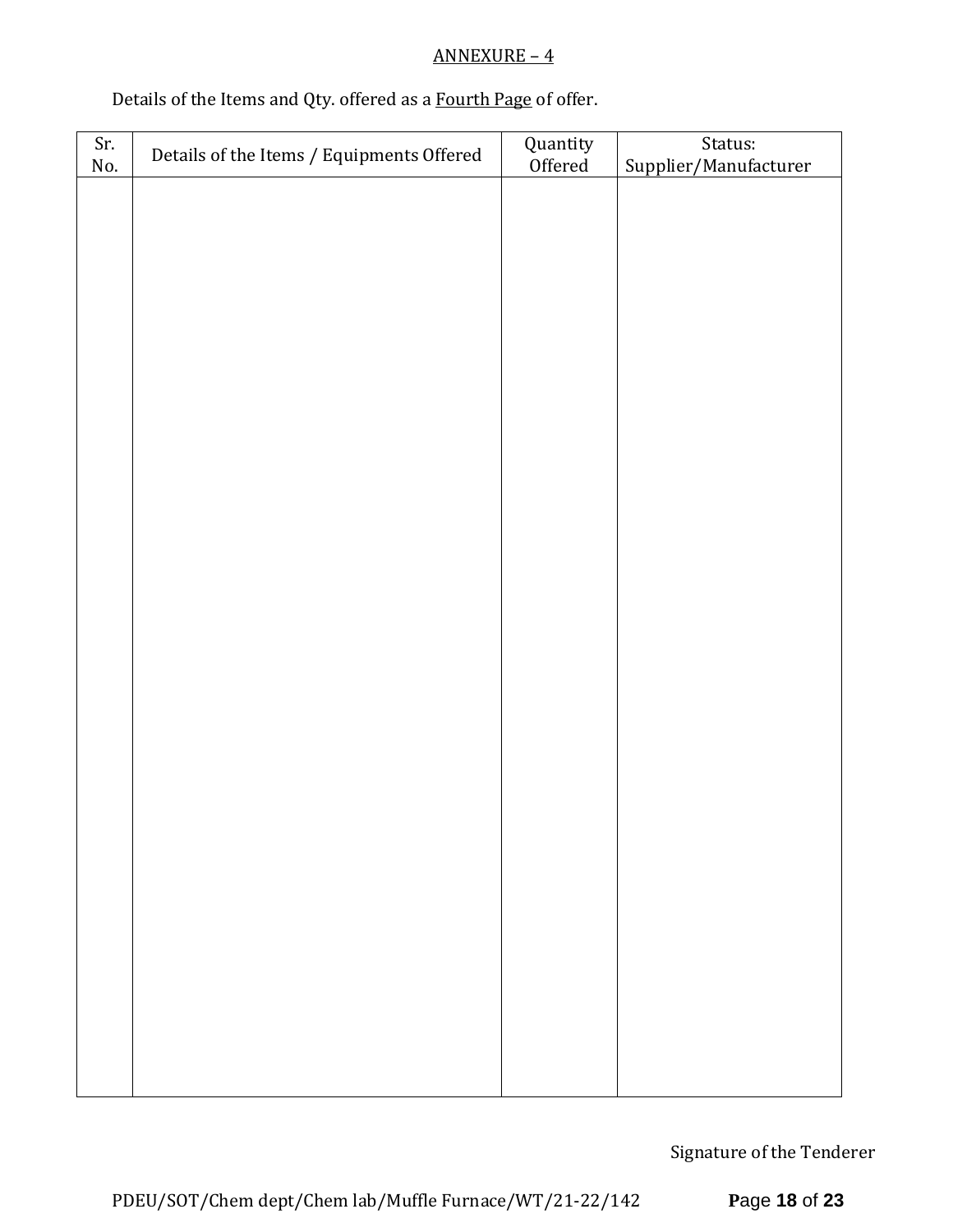#### ANNEXURE – 5

(UNDERTAKING IN REGARD TO STOP DEAL / BLACK LIST THEREOF) and should be placed as a Fifth page of offer.

Sub: Undertaking in regard to Stop Deal / Black List Thereof.

Ref: Tender No. PDEU / \_\_\_\_\_\_\_\_\_\_\_\_\_\_\_\_\_\_\_\_.

All bidders will have to furnish the following undertaking duly filled in, signed and stamped for each quoted item of the tender along with the Technical Bid.

…….

-----------------------------------------------------------------------------------------

| I/We                        |                                                 |
|-----------------------------|-------------------------------------------------|
| Authorized signatory of M/S | here by certify that $M/S$                      |
|                             | is not stop deal / black listed by PDEU for the |
|                             |                                                 |

tendered item.

Seal of the Firm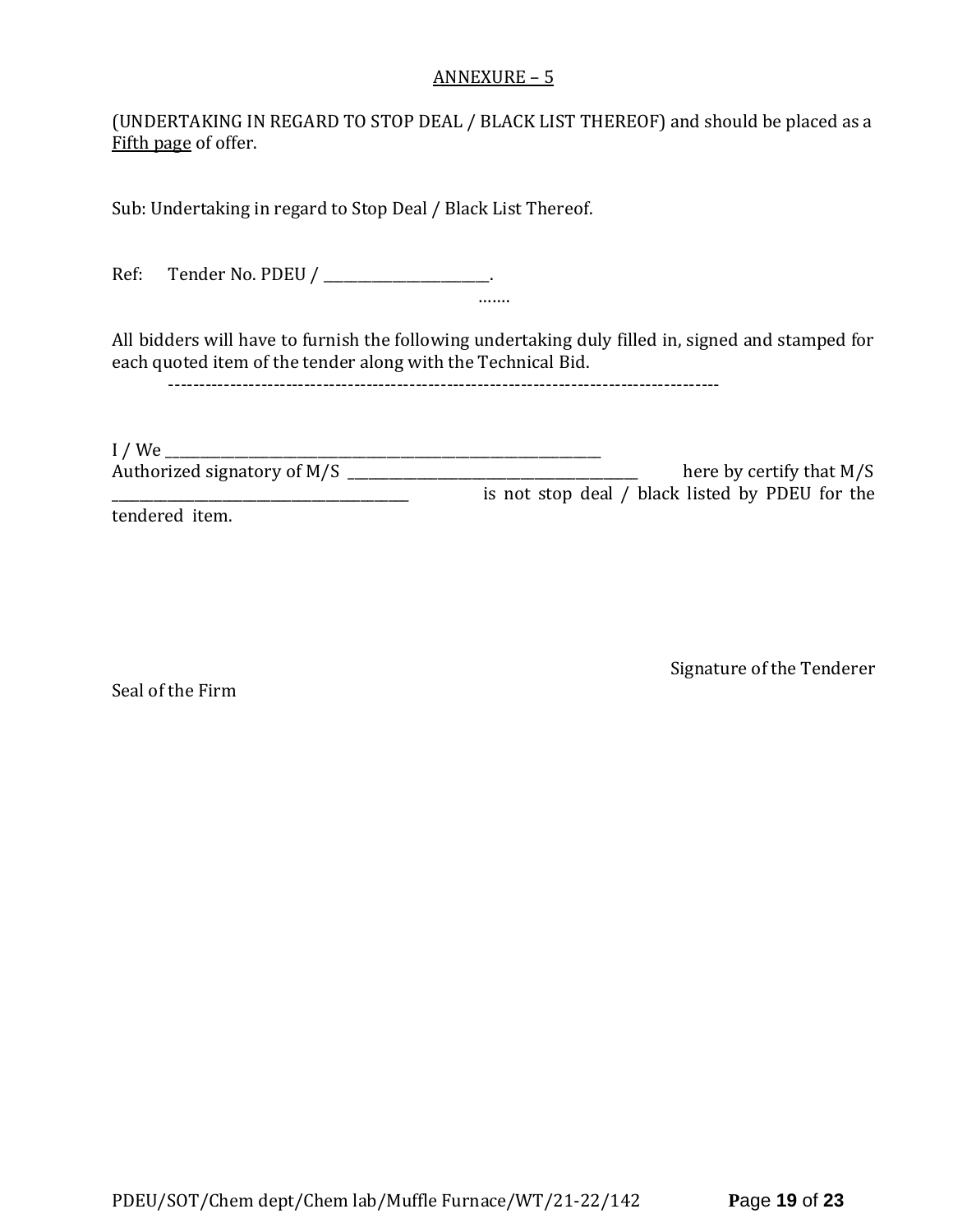#### ANNEXURE – 6 TECHNICAL AND COMMERCIAL DEVIATIONS IF ANY TO BE FURNISHED IN THIS ANNEXURE ONLY AND TO BE SUBMITTED WITH TECHNICAL BID.

We confirm that the product offered under this tender complies with all the Technical Specifications, except the deviations mentioned above. We also confirm that there are no commercial deviations other than mentioned above

Signature of the Tenderer

PDEU/SOT/Chem dept/Chem lab/Muffle Furnace/WT/21-22/142 **P**age **20** of **23**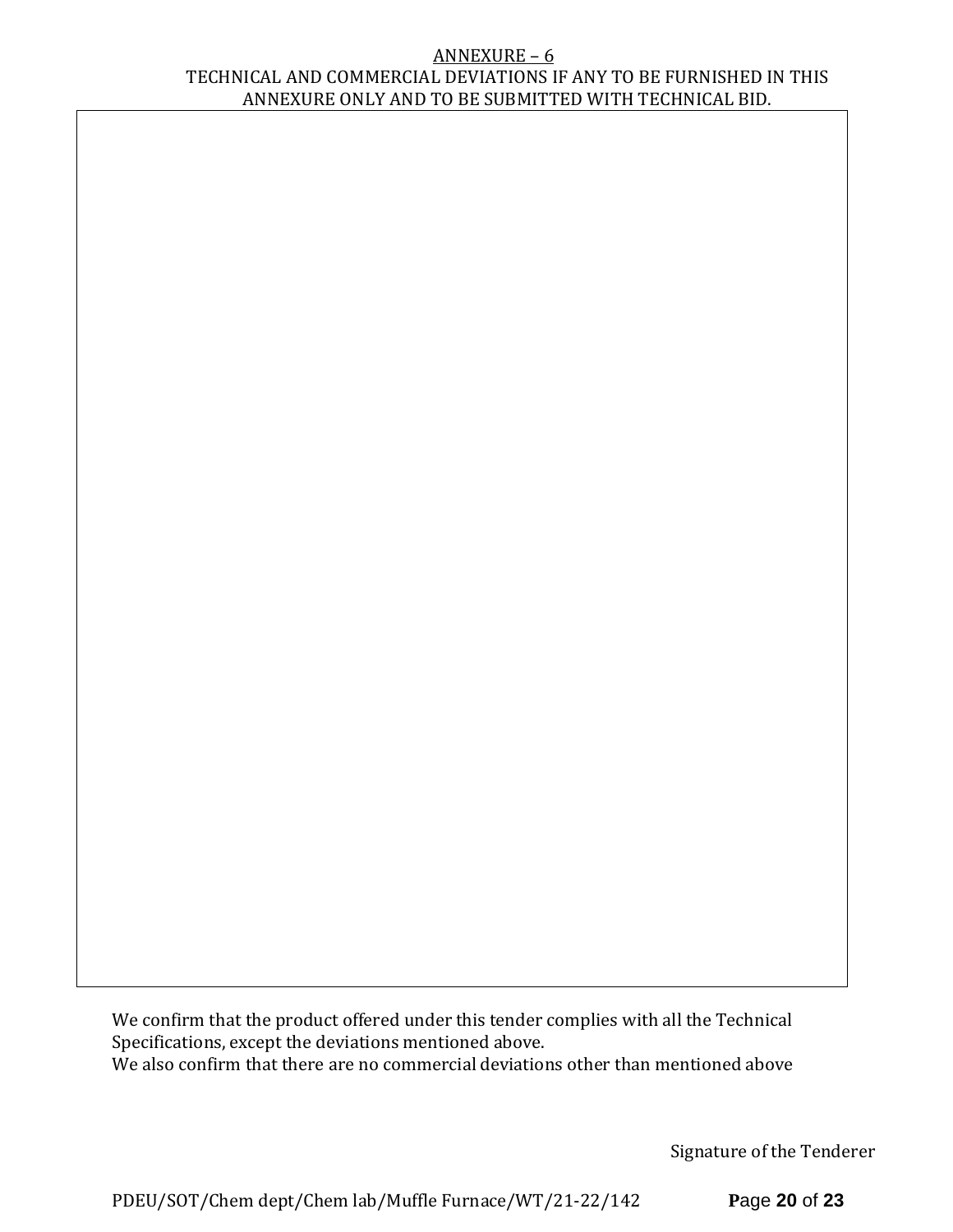#### ANNEXURE- 7

### DETAILS OF THE EXPERIENCE FOR SUPPLY OF SIMILAR TYPE OF ITEMS IN LAST THREE YEARS FROM THE DUE DATE OF TENDER:

| Sr.<br>No | <b>ITEMS</b><br><b>SUPPLIED TO</b> | ORDER<br><b>REFERENCE</b><br>No. & DATE | <b>ITEMS</b> | Qty. | ORDER FULLY<br>EXECUTED.<br>YES/NO | STATUS, IF<br>ORDER UNDER<br><b>EXECUTION</b> | <b>REMARKS</b> |
|-----------|------------------------------------|-----------------------------------------|--------------|------|------------------------------------|-----------------------------------------------|----------------|
| 1)        |                                    |                                         |              |      |                                    |                                               |                |
| 2)        |                                    |                                         |              |      |                                    |                                               |                |
| 3)        |                                    |                                         |              |      |                                    |                                               |                |
| 4)        |                                    |                                         |              |      |                                    |                                               |                |
| 5)        |                                    |                                         |              |      |                                    |                                               |                |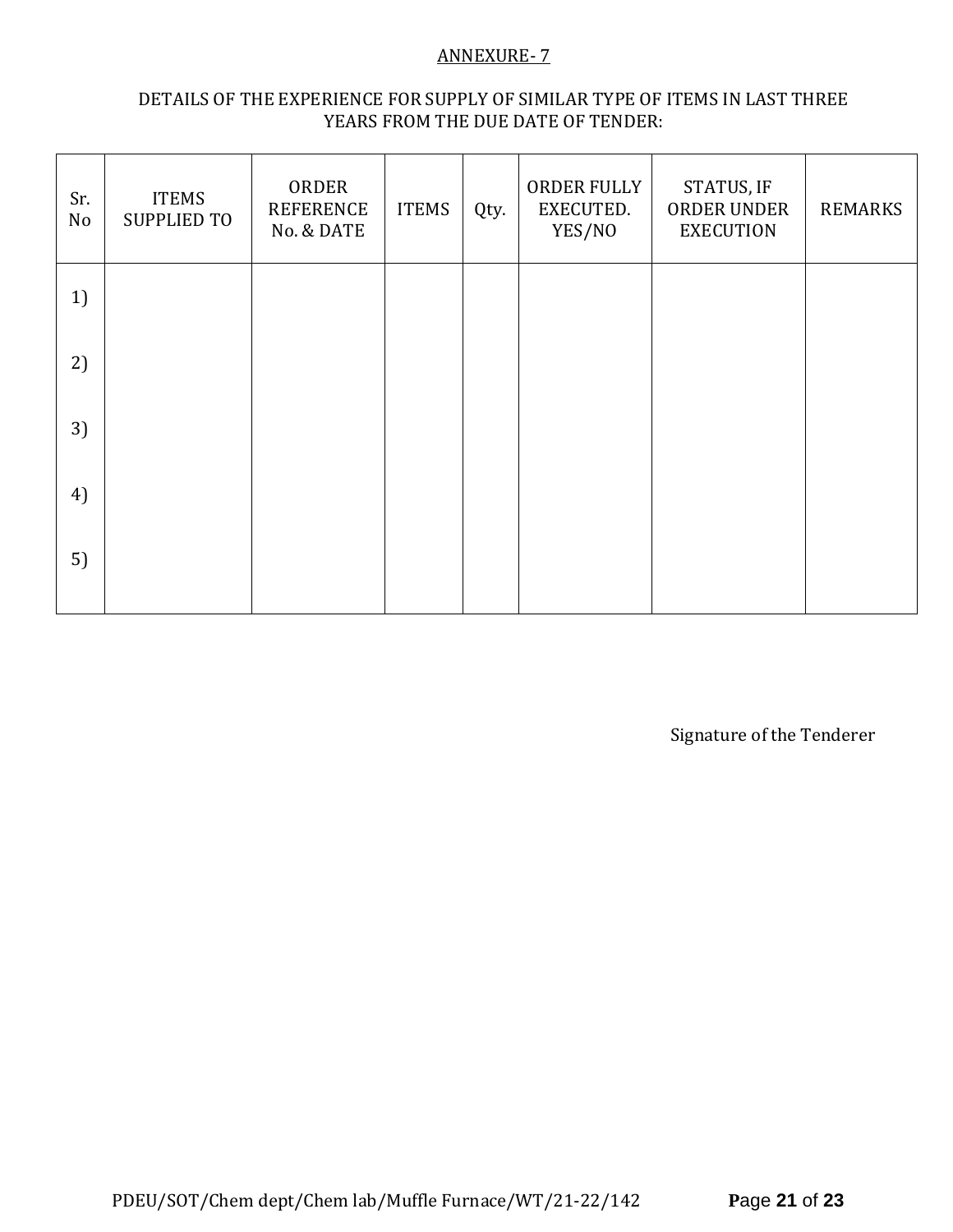#### ANNEXURE – 8

Subject: Supply of \_\_\_\_\_\_\_\_\_\_\_\_\_\_\_\_\_\_\_\_\_\_\_\_\_\_\_\_\_\_\_\_\_\_\_\_\_\_

Reference: Tender enquiry No. PDEU/ / Due on date: / / 200.

In connection with the above subject and reference I/ We confirm the following:

- 1. I / We, the undersigned have read and examined the Tender Specifications and commercial terms and conditions of tender under reference.
- 2. I / We, declare that our Technical Bid is strictly in line with the Tender specifications (except the deviations shown in Annexure No.7.
- 3. Further, I / We also agree that additional conditions / deviations, if any, found in the Commercial terms & conditions (except mentioned in the Annexure-7), our offer shall be outrightly rejected without assigning any reason thereof.

Seal of the Firm Signature of the Authorised Representatives of the firm

Date:

Name:

Status:

Name of the Tendering Firm / Agency: